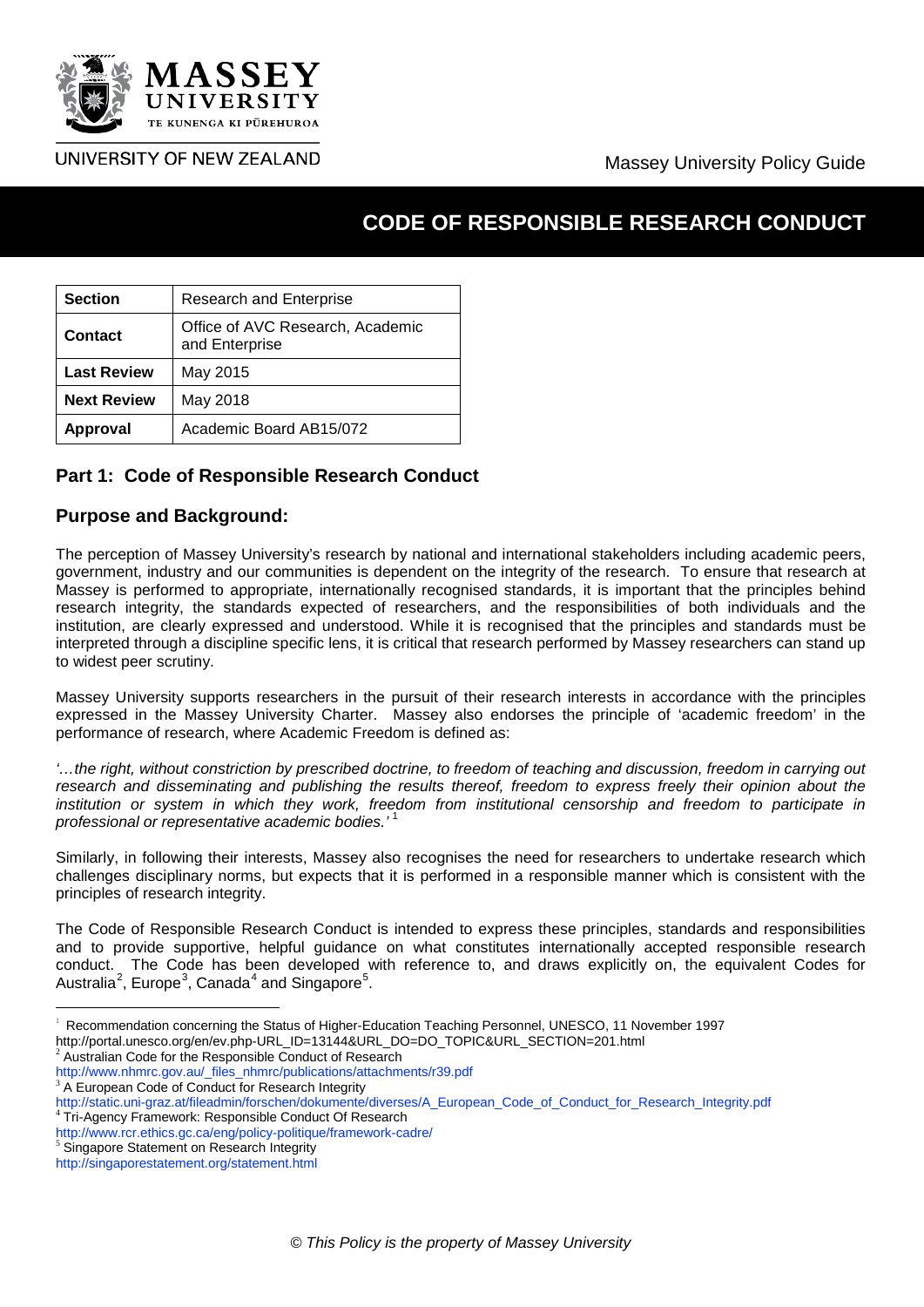

Massey University promotes integrity in research and expects all Massey researchers to work to the highest ethical and professional standards.

## **Principles of Research Integrity:**

When undertaking research, Massey University researchers are expected to perform to the following principles:

- Honesty in presenting research goals and intentions, in precise and accurate reporting on research methods and procedures, and in conveying valid interpretations and justifiable claims with respect to possible applications of research results.
- Reliability in performing research (meticulous, careful and attentive to detail), and in communication of the results (fair and fully informed reporting).
- Research outcomes must be based on a robust methodology where interpretations and conclusions are founded on relevant information capable of verification and secondary review. Where appropriate to the discipline, the analysis of information must be undertaken in an objective manner. Where the research is not undertaken from an objective viewpoint, as may be appropriate based on the professional standards of a given discipline, this should be clearly apparent.
- Impartiality and independence from commissioning or interested parties, from ideological or political pressure groups, and from economic or financial interests.
- Open communication, in discussing the work with other researchers, in contributing to public knowledge through publication of the findings, in honest communication to the general public. This openness presupposes a proper storage and availability of data, and accessibility for interested colleagues as appropriate and subject to privacy, confidentiality and intellectual property requirements.
- Duty of care for participants in and the subjects of research, be they human beings, animals, the environment or cultural objects. Research on human subjects and animals should always rest on the principles of respect and duty of care.
- Fairness, in providing proper references and giving due attribution to the work of others (where appropriate to the medium) and in treating colleagues with integrity and honesty.
- Responsibility for future generations. The education of young researchers requires high standards for mentorship and supervision.
- Awareness of responsibilities to society in undertaking research.

## **Guidance on Research Integrity**

Guidance on responsible research conduct and performing research with integrity is given in Appendix 1, covering the following areas:

- 1. Research practice
- 2. Research supervision
- 3. Research records and data
- 4. Dissemination, publication and authorship
- 5. Peer review
- 6. Conflict of interest
- 7. Collaborative research
- 8. Public communication
- 9. Research involving identified communities
	- a) Research involving Māori communities
	- b) Research involving Pasifika communities

## **Responsibilities of the Institution**

Massey University has the responsibility to promote and sustain a culture of research integrity through the development and communication of appropriate policies and standards and through the provision of support and suitable infrastructure.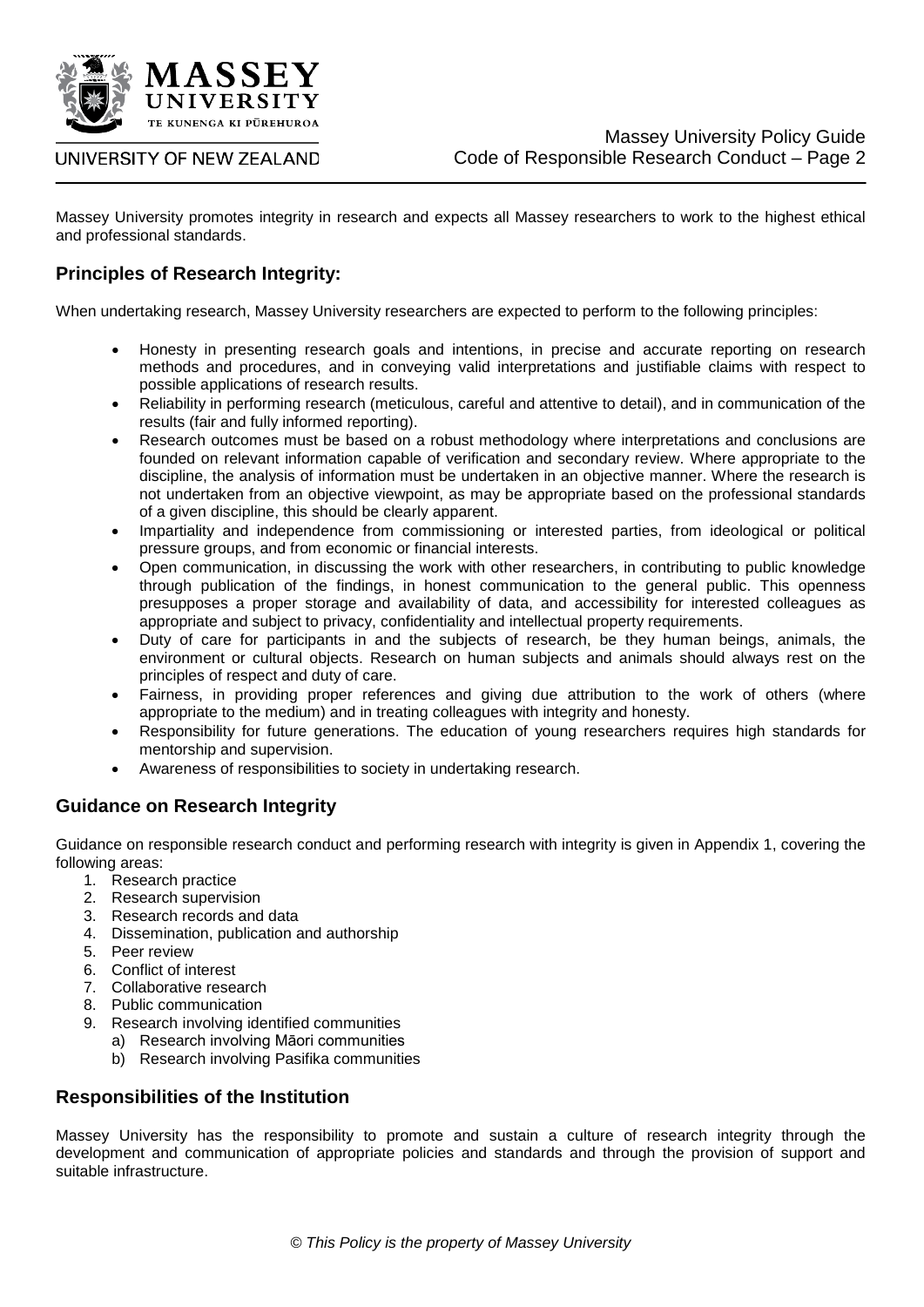

As part of the above, Massey will promote effective mentoring and supervision of researchers and research trainees. This includes advising on research integrity, research ethics, research design and methods, and the responsible conduct of research through these mechanisms and through relevant ethics committees.

Massey also has a responsibility to respond to, investigate and deal appropriately with any allegations of research practices not complying with the standards expressed in this policy, in accordance with the principles for dealing with research misconduct in Part 2 and with the procedures given in Appendix 2.

## **Responsibilities of Researchers:**

It is the responsibility of all researchers to comply with the principles of research integrity as expressed in this policy and with the professional standards of their individual discipline. Researchers must foster and maintain a research environment of intellectual honesty and scholarly rigour.

In addition to following the above Principles, Massey researchers must:

- Manage conflicts of interest so that ambition and personal advantage do not compromise ethical or scholarly considerations;
- Adopt methods appropriate for achieving the aims of each research proposal;
- Follow proper practices for safety and security;
- Cite awards, degrees conferred and research publications accurately, including the status of any publication, such as under review or in press;
- Conform to the policies adopted by their institution and those of bodies funding the research, where relevant.

Researchers also have the responsibility to report to the relevant authorities any knowledge of or suspicion of research practices which are not compliant with the standards expressed in this policy and within relevant related policies.

In addition to the above, researchers have additional responsibilities dependent on their level of experience.

Experienced researchers have a responsibility to assist less experienced researchers, including research students, in developing their understanding of what constitutes working to suitable standards of research integrity in accordance with the standards expressed in this policy and with the international standards of their particular discipline. This may be undertaken through informal discussions, or through more formalised mechanisms such as training, supervision and mentoring. The responsibility for ensuring oversight of the development of the next generation of researchers particularly applies to those staff at Massey in roles with academic leadership and management responsibilities.

All researchers and research students have a responsibility to engage with more experienced colleagues in relation to matters of research integrity and to accept the guidance provided to them to allow them to work within the international standards of their disciplines and to comply with Massey's policies and procedures.

## **Part 2: Research Misconduct**

#### **Background:**

Despite the best intentions of most researchers and with an environment supporting research integrity, allegations of deviations from the standards expected from Massey University's researchers will occasionally occur. In cases where such an allegation does occur, Massey will respond to the allegation promptly, in accordance with the principles expressed below and through following the procedures described in Appendix 2. Any outcome reached after an investigation must be appropriate in relation to the severity of the deviation from the standards and such that it ensures that Massey's reputation as a resource for quality, trustworthy research is maintained.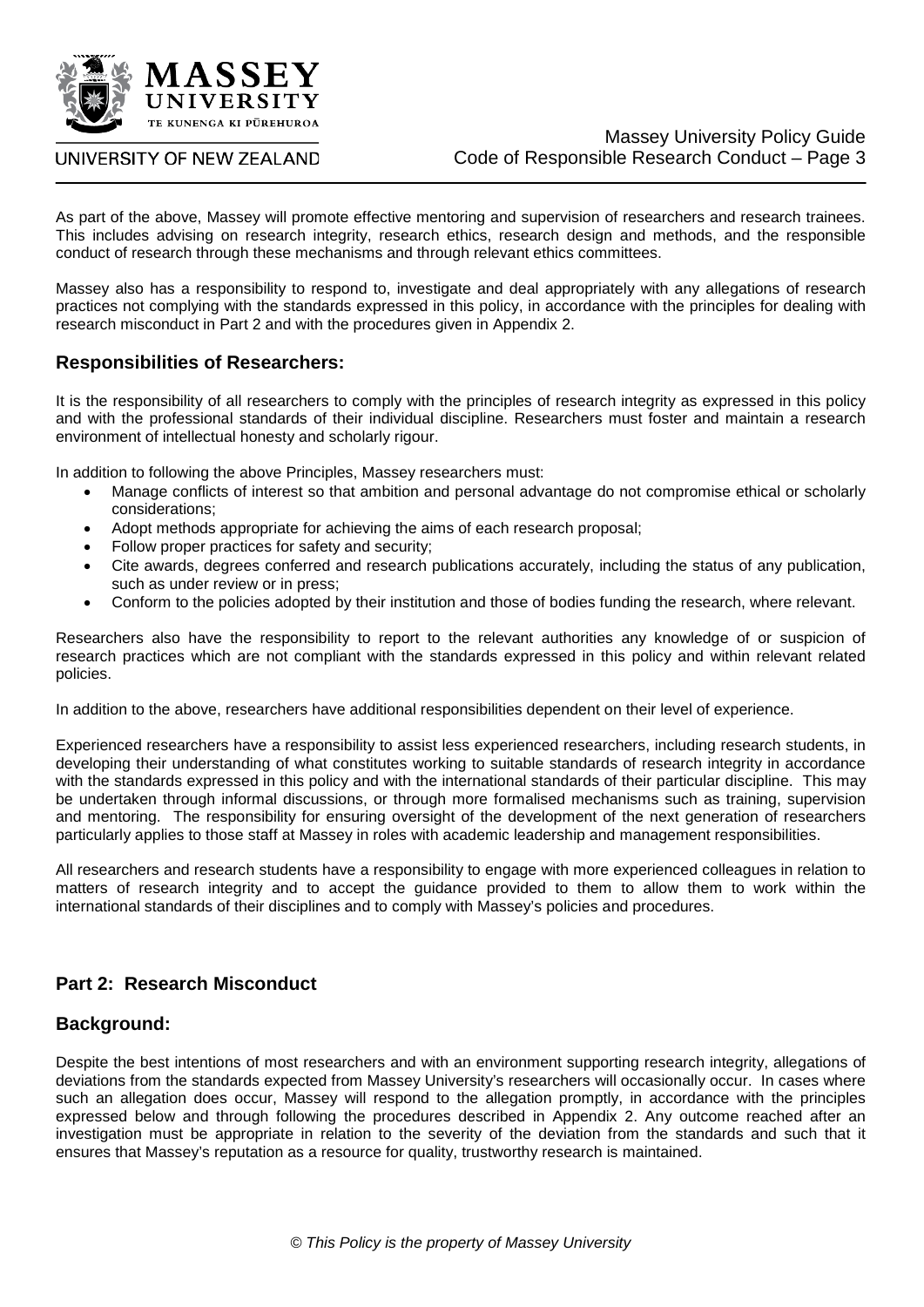

#### UNIVERSITY OF NEW ZEALAND

## **Categories of Non-Compliant Research Practices**

Research practices which are not compliant with the standards expected of Massey researchers can be divided into three categories, as described below:

Note: personal misconduct such as intimidation of students, harassment, discrimination, insensitivity to social or cultural norms in doing research, misuse of funds, etc, is in general not research misconduct and is subject to other Massey policies or generally applicable legal and social penalties.

#### **a) Questionable Research Practices**

This category would generally include inferior research practices, such as bad data management, carelessness in observation and analysis, or poorly conceived research procedures. In general, practices such as these would be referred to a senior colleague or a line manager for remediation.

#### **b) Breaches of Research Conduct**

A Breach of Research Conduct is a minor, often unintentional, deviation from the principles of research integrity and may include (but not exclusively):

- Unintentional errors;
- Addition of non-contributing individuals as authors on publications;
- Minor adjustment or selectivity of data, where not appropriate to the discipline;
- Unacknowledged 'adaptation' of a figure;
- Redundant publications.

The distinction between a Breach of Research Conduct and Research Misconduct is not sharp and will depend upon the experience of the researcher, the impact of the breach and whether the breach has occurred only once or has been repeated. Repeated or continuing Breaches of Research Conduct will constitute Research Misconduct, particularly where these have been the subject of previous counselling or specific direction.

#### **c) Research Misconduct**

Research misconduct is wilful deviation from the principles of research integrity and includes:

- Deliberate fabrication, falsification of research results;
- Destruction of key research records prior to the end of the retention period suggested in the Massey University General Disposal Authority, particularly where the research has been publically disseminated;
- Deliberate plagiarism;
- Intentional omission of contributors as authors;
- Deception in proposing, carrying out or reporting the results of research;
- Failure to declare or manage a serious conflict of interest;
- Failure to follow research proposals as approved by a research ethics committee, particularly where this failure may result in unreasonable risk or harm to humans, animals or the environment;
- Wilful concealment or facilitation of research misconduct by others.

## **Principles for Dealing with Breaches of Research Conduct and Research Misconduct**

When an allegation of research misconduct arises, investigations should be undertaken under the following principles:

- The person who is the subject of the inquiry must be granted a fair hearing under the legal principle of procedural fairness, also known as 'natural justice';
- The person who is the subject of the inquiry must be presumed innocent until proven quilty;
- To ensure procedural fairness, the allegations of research misconduct must be stated clearly in writing;
- The person facing the allegations has a right to be heard;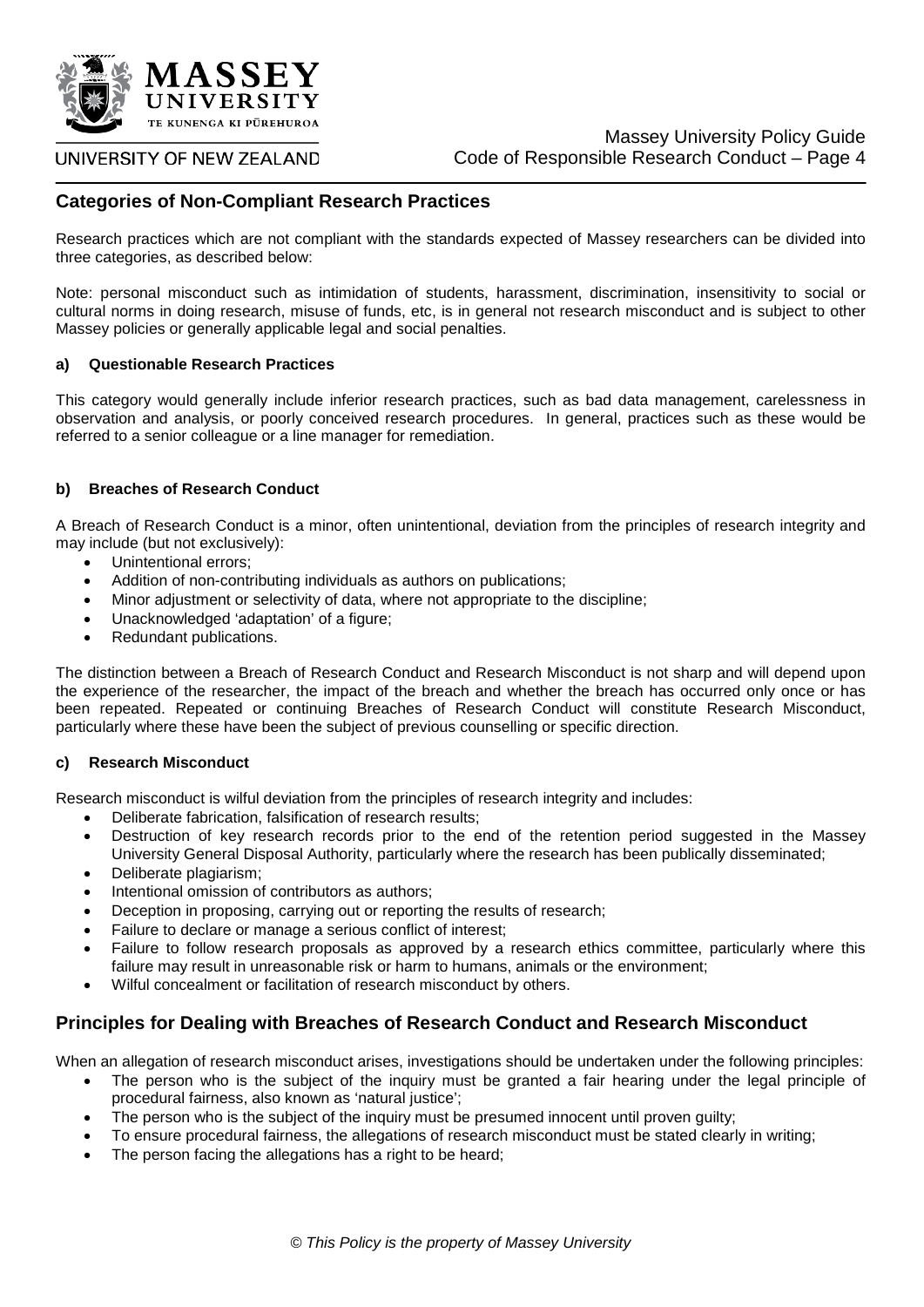

## Massey University Policy Guide Code of Responsible Research Conduct – Page 5

- Members of any investigative panel constituted must be free from bias or preconception and must conduct themselves in a manner that demonstrates this;
- The panel should provide its findings, and the reasons for those findings, in writing;
- There should be an avenue for the findings to be appealed;
- The allegation and any investigations must be kept confidential until a final determination of the truth of the allegation has been reached, including any appeal;
- Once a final determination of the truth of the allegation has been made, consideration should be given to the openness and dissemination of the outcome.

## **Dealing with Breaches of Research Conduct and Research Misconduct**

See Appendix 2 for the procedures for dealing with Questionable Research Practices, Breaches of Research Conduct and Research Misconduct.

People from outside of Massey University may be asked to be part of an investigating panel where this is considered appropriate by the Assistant Vice-Chancellor (Research, Academic and Enterprise) for the case in question.

If the research is supported by external funding sources, the funders should be notified when an allegation of misconduct is evidenced after an initial investigation.

## **Definitions:**

**Affected Parties** means those parties, including both individuals and organisations, who may be affected by an allegation.

**Allegation of Misconduct in Research (or Allegation)** means an allegation that a researcher has breached the Code of Responsible Research Conduct.

Code of Responsible Research Conduct means the code of conduct set out in Part 1 of this document.

**Complainant** means a person who has made an allegation of misconduct in research against a researcher.

**Conflict of Interest** is defined as a situation in which the activities of a staff member outside their employment obligations lead to material benefit to the staff member concerned, either directly or indirectly (eg. through a family member, associated entity, or external agency), to the detriment of the University.

**Data** mean any information generated by research.

**Head of Unit** means the Manager responsible for a School, Department, Institute, Section, or Research Centre within Massey University.

**Investigation** means an investigation of allegations.

**Investigation Report** means a report of the findings of an investigation.

**Breach of Research Conduct** means a minor, often unintentional, breach of the Code of Responsible Research Conduct by a researcher.

**Preliminary Enquiry** means an initial enquiry into an allegation.

**Questionable Research Practices** include inferior research methodologies and personal misconduct related to research.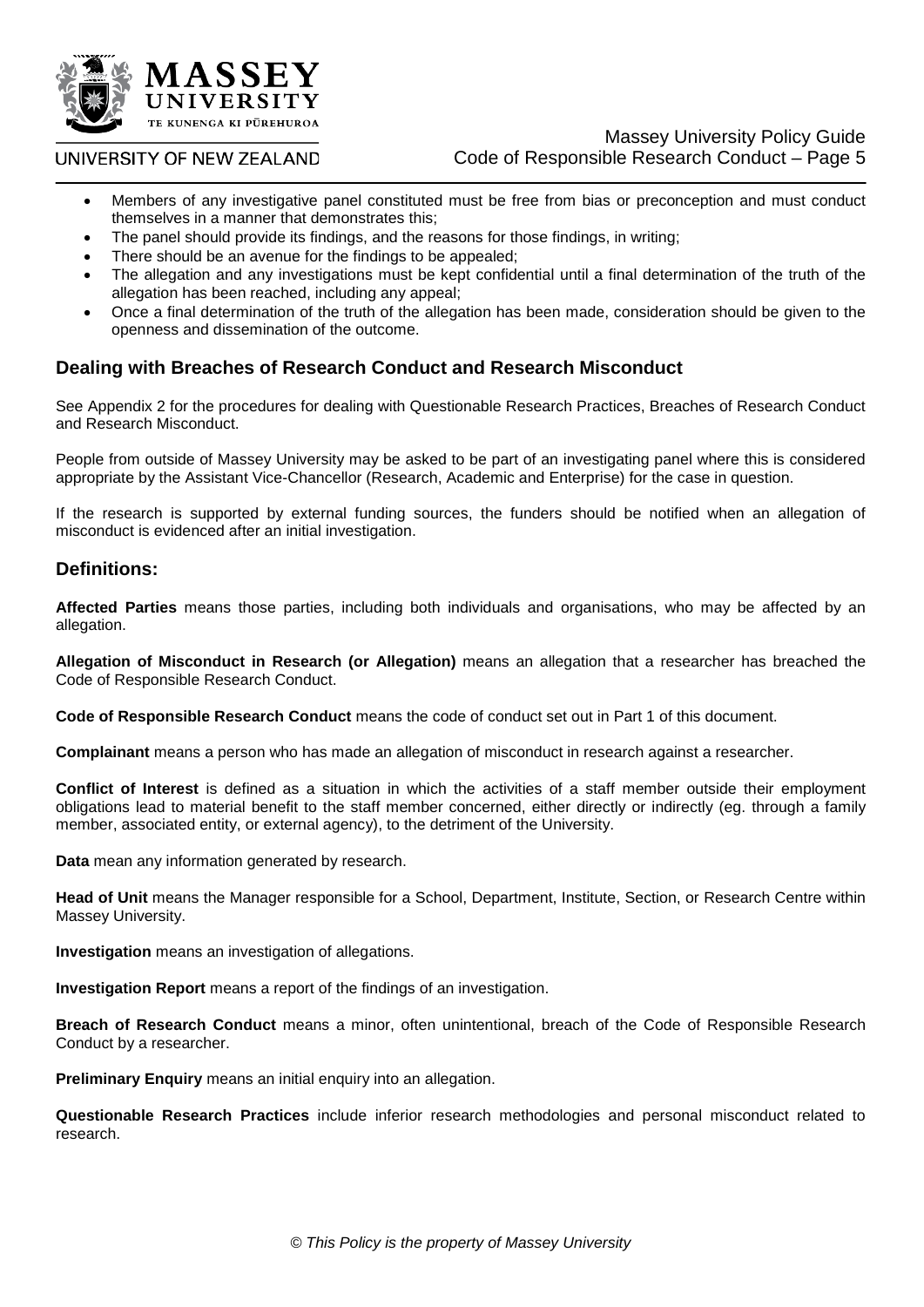

**RCAC** means the Research Conduct Appeal Committee established in accordance with Paragraph 10.4 of Schedule 1 in Appendix 2 of this document.

**RCIC** means the Research Conduct Investigations Committee established in accordance with Paragraph 8.1 of Schedule 1 in Appendix 2 of this document.

**Report of Preliminary Enquiry** means the report specified in Paragraphs 6.5 and 6.6 of Schedule 1 in Appendix 2 of this document.

**Research and Development (R&D)** is defined according to the OECD Frascati Manual (2002) as "creative work undertaken on a systematic basis in order to increase the stock of knowledge, including knowledge of man, culture and society, and the use of this stock of knowledge to devise new applications."

**Research Misconduct** means a serious breach of the Code of Responsible Research Conduct by a researcher.

**Researcher** means a staff member or student involved in conducting research.

**Respondent** means a person against whom an allegation has been made.

**Staff or Staff Member** means a person employed by the University under either individual employment contracts or a collective employment contract and includes staff who are also formally enrolled as students at the University.

**Student** means a person who has formally enrolled at the University in any paper listed in the University Calendar and has received a student identity card/number.

**Supervisor** means a staff member who is responsible for the supervision of a researcher undertaking a research project.

**Wilful** means purposeful conduct: an intentional or deliberate act to achieve a purpose without regard to the consequences.

**Wilful misconduct** means purposeful conduct: an intentional or deliberate concealment or facilitation of research misconduct, by yourself or others without justification or excuse, in contravention of Massey's policies.

#### **Audience:**

All staff and students undertaking or supervising research.

#### **Relevant legislation:**

Protected Disclosures Act 2000

Public Records Act 2005

#### **Legal compliance:**

If this policy has obligations for legal compliance these should be listed briefly.

#### **Related procedures / documents:**

- 1. [Intellectual Property Policy](http://www.massey.ac.nz/massey/fms/PolicyGuide/Documents/Research/Intellectual%20Property%20Policy.pdf)
- 2. [Disclosure of Serious Wrongdoing Policy and Procedures \(Whistleblower\)](http://www.massey.ac.nz/massey/fms/PolicyGuide/Documents/Risk%20Management/Protected%20Disclosure%20Policy.pdf)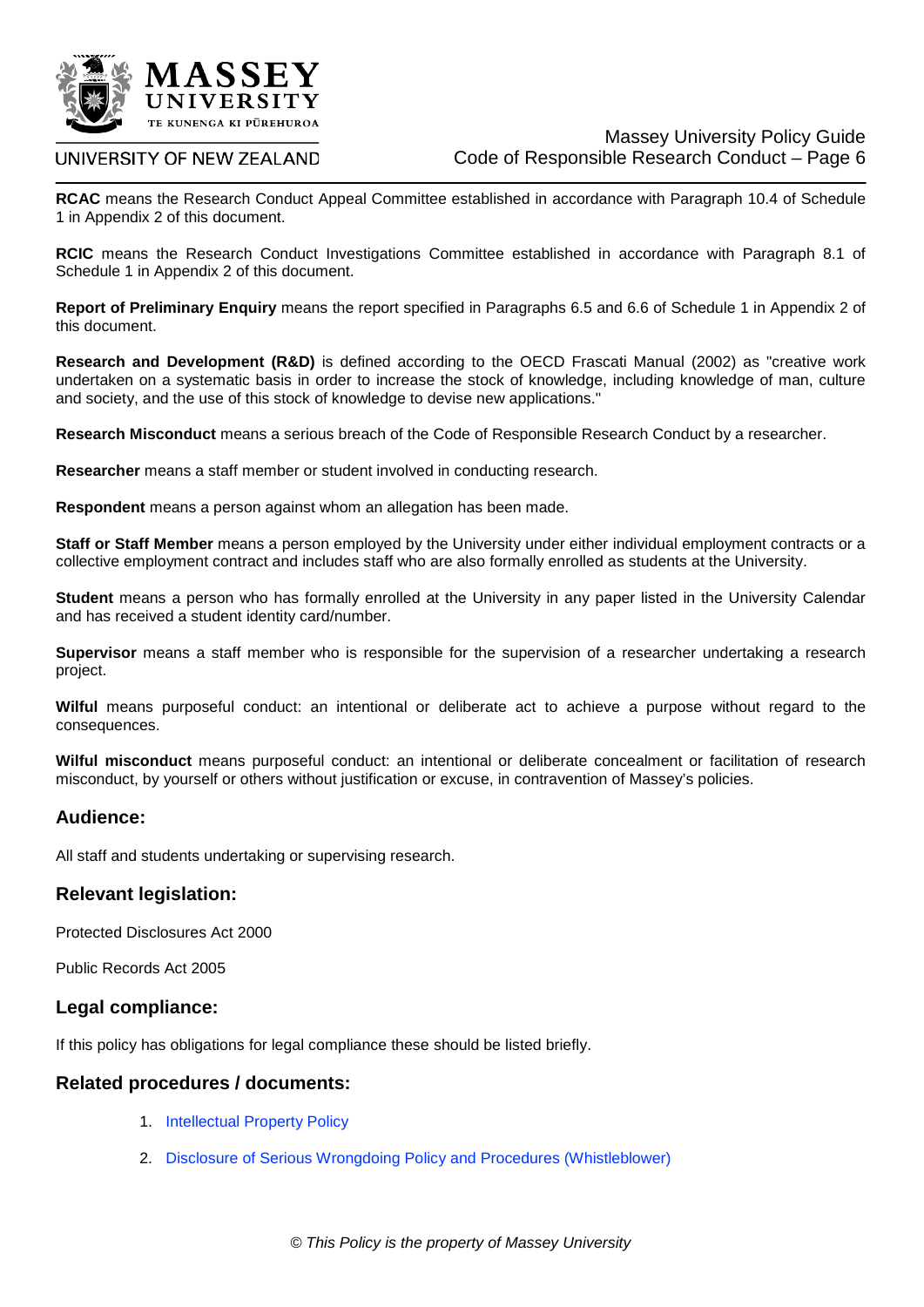

- 3. [Research and Consultancy Contracts Policy](http://www.massey.ac.nz/massey/fms/PolicyGuide/Documents/Research/Research%20and%20Consultancy%20Contracts%20Policy.pdf)
- 4. [Health and Safety Policy](http://www.massey.ac.nz/massey/fms/PolicyGuide/Documents/Health%20and%20Safety/Health%20and%20Safety%20Policy.pdf)
- 5. [Conflicts of Commitment and Interest Policy](http://www.massey.ac.nz/massey/fms/PolicyGuide/Documents/University%20Management/Conflict%20of%20Commitment%20and%20Interest%20Policy.pdf)
- 6. [The Student Contract](http://www.massey.ac.nz/massey/about-massey/calendar/statutes-and-regulations/student-contract.cfm)
- 7. [Procedure for Dispute Resolution at Massey University](http://www.massey.ac.nz/massey/fms/PolicyGuide/Documents/University%20Management/Procedure%20for%20Dispute%20Resolution%20at%20Massey%20University.pdf)
- 8. [Code of Student Conduct](http://www.massey.ac.nz/massey/about-massey/calendar/statutes-and-regulations/code-of-student-conduct.cfm) and [Procedure for Managing Breaches of Academic Integrity](http://www.massey.ac.nz/massey/fms/PolicyGuide/Documents/Academic/Procedure%20for%20Managing%20Breaches%20of%20Academic%20Integrity.pdf)
- 9. [The Code of Conduct for Research or Teaching involving the Importation or Development of New](http://www.massey.ac.nz/massey/research/research-ethics/genetic-technology/code-ethical-conduct.cfm)  [Organisms Using Recombinant DNA](http://www.massey.ac.nz/massey/research/research-ethics/genetic-technology/code-ethical-conduct.cfm)
- 10. [The Code of Ethical Conduct for the Use of Live Animals for Teaching and Research](http://www.massey.ac.nz/massey/research/research-ethics/animal-ethics/code-ethical-conduct.cfm)
- 11. [The Code of Ethical Conduct for Research, Teaching and Evaluations Involving Human Participants](http://www.massey.ac.nz/massey/fms/Human%20Ethics/Documents/MUHEC%20Code%202013.pdf)
- 12. [General Disposal Authority](http://www.massey.ac.nz/massey/fms/Records%20Management/GDA/DA337_GDA_Universities%20(Mar09)%20MU%20title.pdf)
- 13. Kia Mārama: Mā[ori@Massey 2020 Strategy](http://www.massey.ac.nz/massey/fms/About%20Massey/Documents/kia-marama-maori@massey-2013.pdf)
- 14. [Growing Pearls of Wisdom: Pasifika@Massey Strategy 2020](http://www.massey.ac.nz/massey/fms/About%20Massey/Documents/pearls-of-wisdom-pasifika@massey-2013%5b1%5d.pdf)

## **Document Management Control:**

Prepared by: Dr Michael Millan, Director Research Operations Approved by: Academic Board AB15/072 Last review: May 2015 Next review: May 2018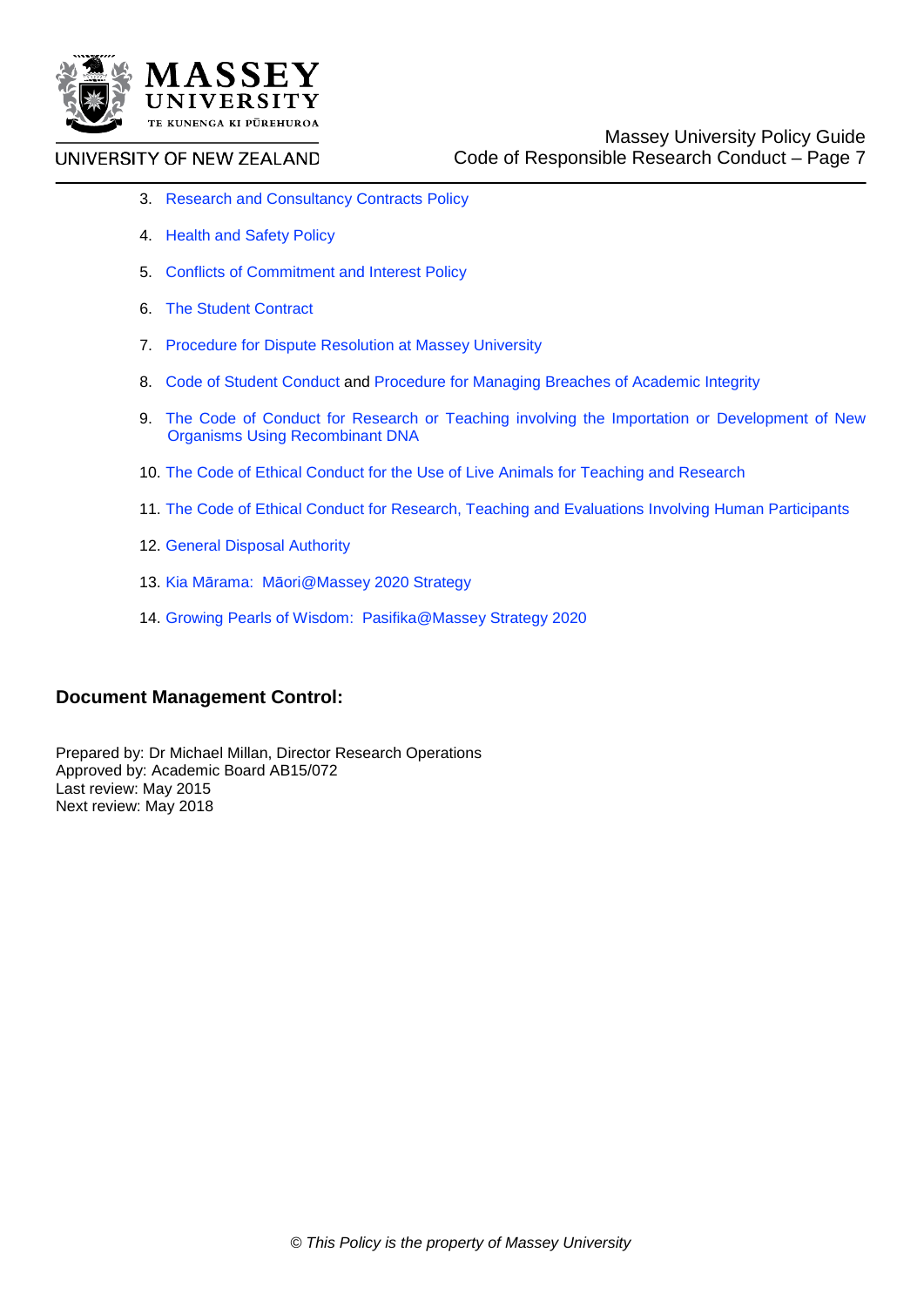

## **Appendix 1: Guidance on Responsible Research Conduct**

#### **1. Research Practice**

Massey Researchers should follow the established research practices as accepted internationally in their individual discipline. This should include employing appropriate research methods, basing conclusions on critical analysis of the evidence and reporting findings and interpretations fully.

Research design and practice must be considered carefully before the research is undertaken to ensure:

- Results generated are accurate and reliable;
- Respect for human research subjects, including obtaining informed consent;
- Suitable care and respect for animals used in research;
- Minimisation of the number of animals used in research;
- Ethical and other research protocols are followed;
- Compliance with relevant policies and legislation;
- Care for and consideration of the environment;
- Respect for cultural heritage;
- Privacy protection;
- Maintenance of trust (e.g. confidentiality); and
- Delivery of research promised to funding bodies.

#### **2. Research Supervision**

Effective supervision of the next generation of researchers, including both research students and less experienced staff undertaking research, is critical.

Supervisors should ensure that the role model they provide to less experienced researchers, including research students, is positive and conducive to a research culture of excellence, integrity, professionalism and mutual respect.

Supervision by experienced researchers should include training on research integrity, research ethics, research design and methods, the responsible conduct of research and health and safety. In addition, supervisors should ensure that researchers under their supervision develop the necessary skills to undertake the research for which they are being supervised. The supervisor should guide the professional development of research trainees, including providing guidance in all matters relating to research conduct and overseeing all stages of the research process, including supporting the identification of the research objectives and approach, obtaining ethics and other approvals, obtaining funding, conducting the research and appropriately reporting the research outcomes.

Supervisors should ensure that researchers under their supervision receive appropriate credit for their work.

Supervisors of research students conducting research must comply with the requirements and responsibilities of supervisors as specified by either the Doctoral Research Committee or the College and Academic Unit (whichever is appropriate for the qualification sought by the student).

Supervision workloads should be kept at levels that ensure effective personal interaction between each researcher and their supervisor. For this reason, Heads of Unit will need to limit the numbers any one person may supervise where difficulties are likely to arise.

### **3. Research Records and Data**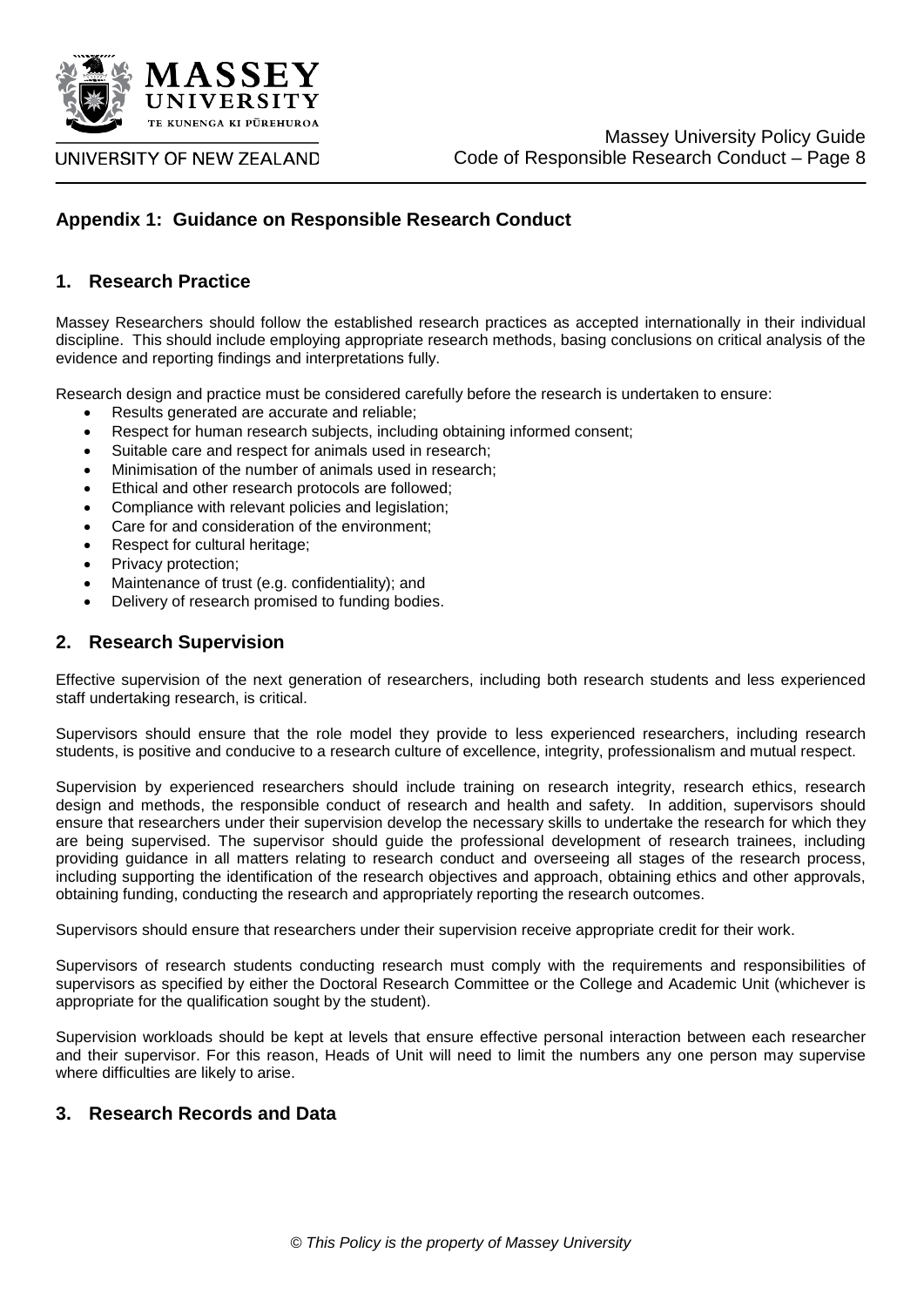

#### UNIVERSITY OF NEW ZEALAND

Retaining research data is important because it may be all that remains of the research work at the end of a project. Researchers should keep clear, accurate records of all research in ways that will allow verification and replication of their work by others.

While it may not be practical to keep all the primary material (such as ore, biological material, questionnaires or recordings), records derived from them (such as assays, test results, transcripts, and laboratory and field notes) must be retained in an accessible form. It is the responsibility of the researcher to determine what records and data should be kept, in-line with any requirements set out in law, funding agreements, publisher's agreements or through disciplinary conventions. At a minimum, researchers should keep detailed records describing the methods used and the results observed, as well as records of any approvals granted as part of the research process.

Unless otherwise defined through policy or funders requirements, research records and data should be retained as defined in [Section 13 of the General Disposal Authority.](http://www.massey.ac.nz/massey/fms/Records%20Management/GDA/DA337_GDA_Universities%20(Mar09)%20MU%20title.pdf) Where the policy or funders requirements indicate shorter retention periods for research records and data, the General Disposal Authority will take precedence. All academic units must have a procedure in place for storage and destruction (once the retention period has elapsed) of research data.

When storing research records and data, consideration should be given to:

- The safety and security of the research records and data;
- The durability of the data storage method (as a general rule, storage of data on computer hard drives is not suitable);
- The privacy and confidentiality requirements for the data;
- Requirements ascribed to the storage of data as part of ethical approvals;
- Methods to ensure locating the data at a later date is simple (e.g. indexing and cataloguing);
- Massey's policies on data storage and retention.

Research data should be made available to peers who wish to repeat or elaborate on the study, subject to requirements for privacy, confidentiality and intellectual property.

## **4. Dissemination, Publication and Authorship**

Dissemination of research outcomes is an important part of research. While this will ideally involve a peer review process (the form of which may be discipline dependent), all types of dissemination of research outcomes and mediums are intended to be captured in this section.

When publishing the outcomes of their research, Researchers should:

- Disseminate all relevant research findings, including any that run contrary to their research question / topic / hypothesis, in an open, honest and transparent manner;
- Avoid publishing the same material more than needed, i.e. parsimony of publication.
- Ensure where possible that published information is accurate and correctly reported, including correcting any information which is misleading or incorporates errors as soon as possible;
- Take into account any restrictions relating to confidentiality, privacy, intellectual property or culturally sensitive information;
- Cite relevant work from other authors fully and accurately as relevant to the communication media;
- Seek permission before republishing other authors' material:
- Seek to communicate to relevant audiences through multiple channels where possible;
- Disclose and acknowledge all sources of financial and in-kind support;
- Disclose any potential conflicts of interest;
- Provide research participants with an opportunity to access an appropriate summary of the research results.

Researchers should take responsibility for their contributions to all publications, funding applications, reports and other representations of their research. All potential authors of a publication must be included in the published list of authors. Authors named on a publication should: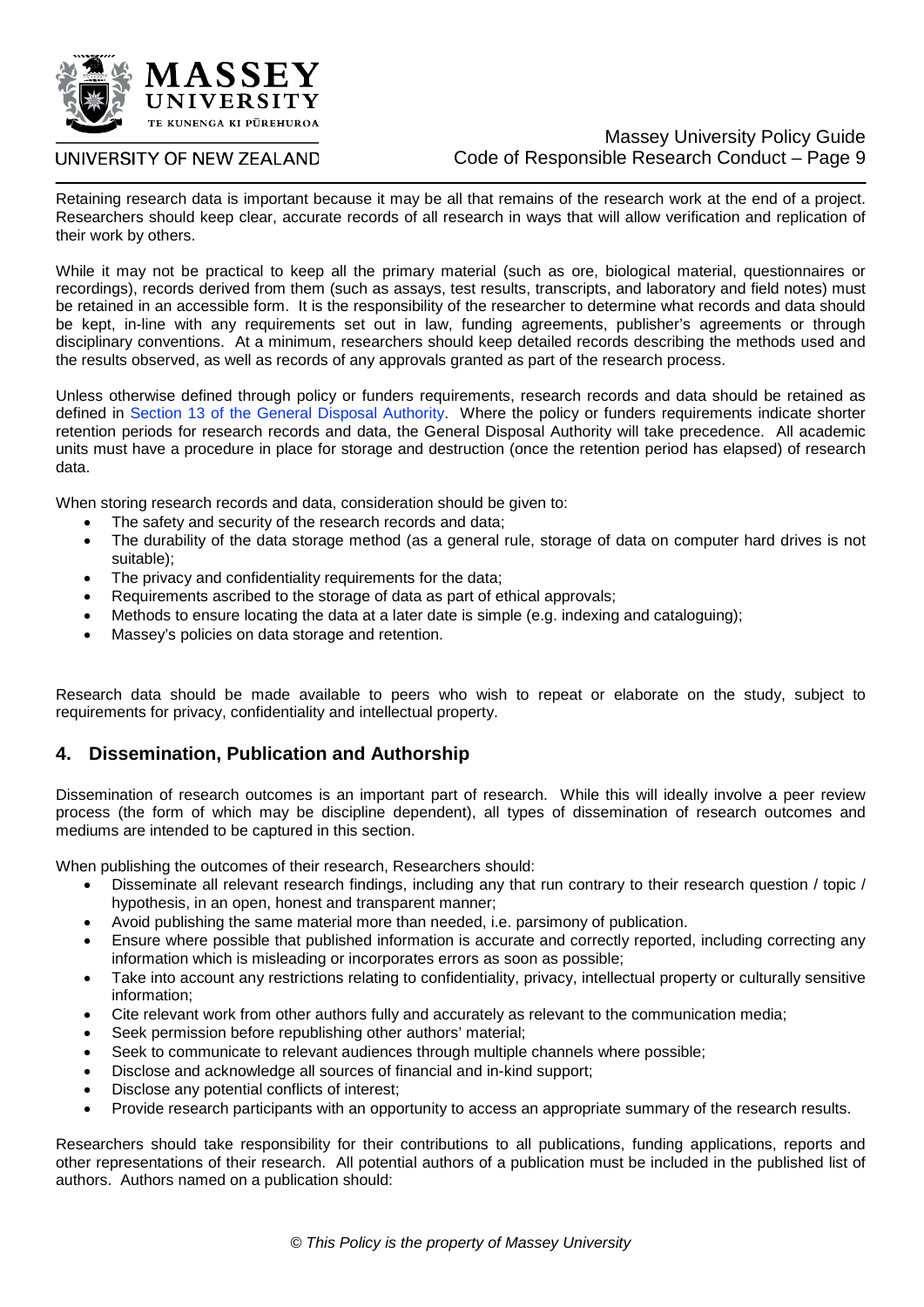

- Have made a creative and significant intellectual contribution to the research (e.g. through conception and design of the research, execution of research, or analysis and interpretation of research data);
- Given their permission to be named as an author;
- Not be named as an author solely on the basis of being the supervisor of the researcher or student undertaking the research, or the leader of the research group, where a creative and significant contribution has not been made to the research;
- Not be involved solely in writing the publication, unless contributing to critically revising the interpretation.

The work and contribution of all contributors should be acknowledged appropriately, with their permission.

The sequence of authors should be agreed by all authors and may follow national and/or disciplinary codes.

## **5. Peer Review**

Peer review is a critical part of the research process, providing an impartial and independent assessment of the quality and novelty of the research by others experienced in the same field or discipline.

Researchers should seek to become involved in peer review where possible. When undertaking peer review, researchers should:

- Provide thorough, accurate, objective, and justifiable assessments in a timely manner;
- Act in confidence and not disclose the content or outcome of any process in which they are involved;
- Declare all conflicts of interest;
- Do not take undue or calculated advantage of knowledge obtained during the peer review process;
- Ensure that they are informed about, and comply with, the criteria to be applied;
- Do not agree to participate in peer review outside their area of expertise;
- Give proper consideration to research that challenges or changes accepted ways of thinking and do not permit personal prejudice to influence the peer review process.

Researchers whose work is undergoing peer review should not seek to inappropriately influence the process or outcomes.

## **6. Conflict of Interest**

A conflict of interest exists where there is a divergence between the individual interests of a person and their professional responsibilities such that an independent observer might reasonably conclude that the professional actions of that person are unduly influenced by their own interests.

Researchers should disclose actual or potential conflicts of interest, including financial and other personal, professional and institutional conflicts of interest that could compromise the trustworthiness of their work in research proposals, publications and public communications as well as in all review activities.

All actual or potential conflicts of interest must be handled in accordance with Massey's [Conflicts of Commitment and](http://www.massey.ac.nz/massey/fms/PolicyGuide/Documents/University%20Management/Conflict%20of%20Commitment%20and%20Interest%20Policy.pdf)  [Interest Policy.](http://www.massey.ac.nz/massey/fms/PolicyGuide/Documents/University%20Management/Conflict%20of%20Commitment%20and%20Interest%20Policy.pdf)

## **7. Collaborative Research**

In collaborative research projects between Massey and other institutions, an agreement should be reached on the expected standards of conduct and management of the research in accordance with this policy. The agreement will include the procedure for dealing with any suspected deviations from the agreed standards.

This agreement preferably should be in writing (it must be in writing if externally funded) and will cover intellectual property, confidentiality and copyright issues; sharing commercial returns (where relevant); responsibility for ethics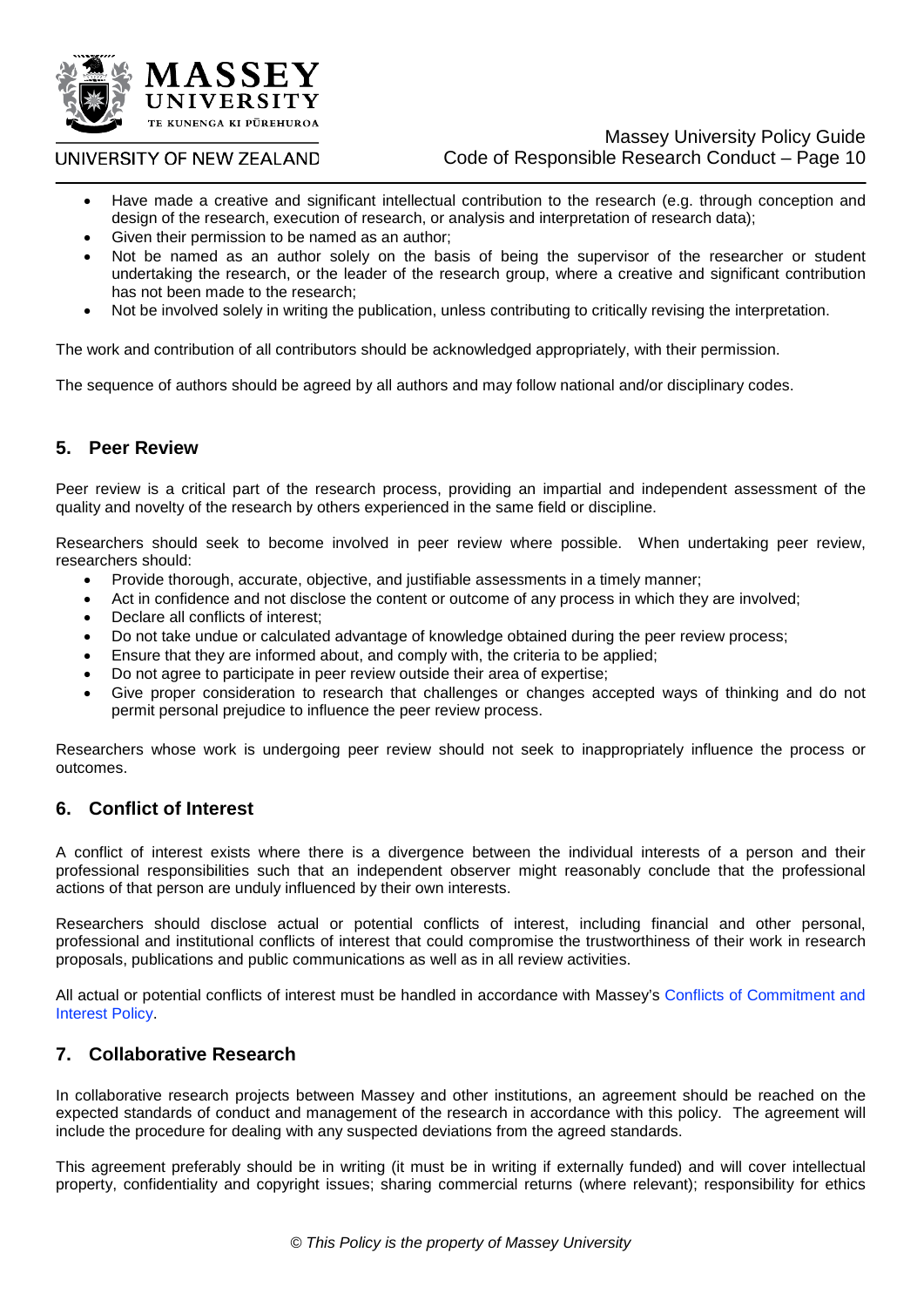

#### Massey University Policy Guide Code of Responsible Research Conduct – Page 11

and safety clearances; and reporting to appropriate agencies, where required. It should address the protocols to be followed by the partners when disseminating the research outcomes, and the management of primary research materials and research data.

The agreement may take various forms, including a legal contract signed by the relevant authorised personnel, an exchange of emails and/or letters, or a research management plan signed by all parties.

## **8. Public Communication**

Researchers should limit professional comments to their area of recognized expertise when engaged in public discussions about the application and importance of research findings and clearly distinguish professional comments from opinions based on personal views.

Researchers should also make clear where their views are individual viewpoints and where, if relevant, they speak on behalf of Massey University.

Researchers in need of further guidance in this area should contact External Relations.

## **9. Research Involving Identified Communities**

When conducting research with minority communities, researchers should:

- Clearly identify and illustrate how the research findings could be relevant and useful for the communities. The research findings should be made available to the communities participating in the research.
- Undertake research in a culturally-appropriate manner. This includes observing cultural protocols and norms and the ability for the participant to respond in their own language.
- Utilise research methodologies that are appropriate and relevant to the communities.
- Ensure that the research is not detrimental to the communities.
- Underpinning the research should be the values of respect, humility and reciprocity.

#### **a) Research with Māori communities**

Massey University has a Treaty of Waitangi policy. Massey promotes the three principles of the Treaty of Waitangi as articulated by the Royal Commission on Social Policy (1988): partnership, protection, and participation. For more information please see Section Two: Treaty of Waitangi in Code of Ethical Conduct for Research, Teaching and Evaluations Involving Human Participants.

Massey University supports the "*[KIA MARAMA: Maori@Massey 2020 Strategy](http://www.massey.ac.nz/massey/fms/About%20Massey/Documents/kia-marama-maori@massey-2013.pdf)*". Theme Three of the strategy "*He Puna Matauranga: Platforms for Translational Research and Scholarship*" identifies two relevant themes for Researchers to be familiar with; *Platform One - Translational Research* requires Researchers to bridge the gap between research outcomes and objectives and their application to real life situations (relevant to the aspirations of Māori) incorporating research designs and methodologies that will be of value to communities while still satisfying scientific requirements; and *Platform Three – Integrated Research Programmes* places emphasis upon interdisciplinary research projects and programmes as well as broadening the scope of current Māori research endeavor.

#### **b) Research with Pasifika communities**

Massey University supports the "*[Growing Pearls of Wisdom: Pasifika@Massey Strategy 2020](http://www.massey.ac.nz/massey/fms/About%20Massey/Documents/pearls-of-wisdom-pasifika@massey-2013%5b1%5d.pdf)*". Strategic Goal 2: Research and Policy, outlines the research goals for Pasifika at Massey University. Within Research and Scholarship, the strategy states that Massey University will "Provide quality support enabling Pasifika Researchers to undertake Pasifika research" and "Enable non-Pasifika Researchers to undertake Pasifika research".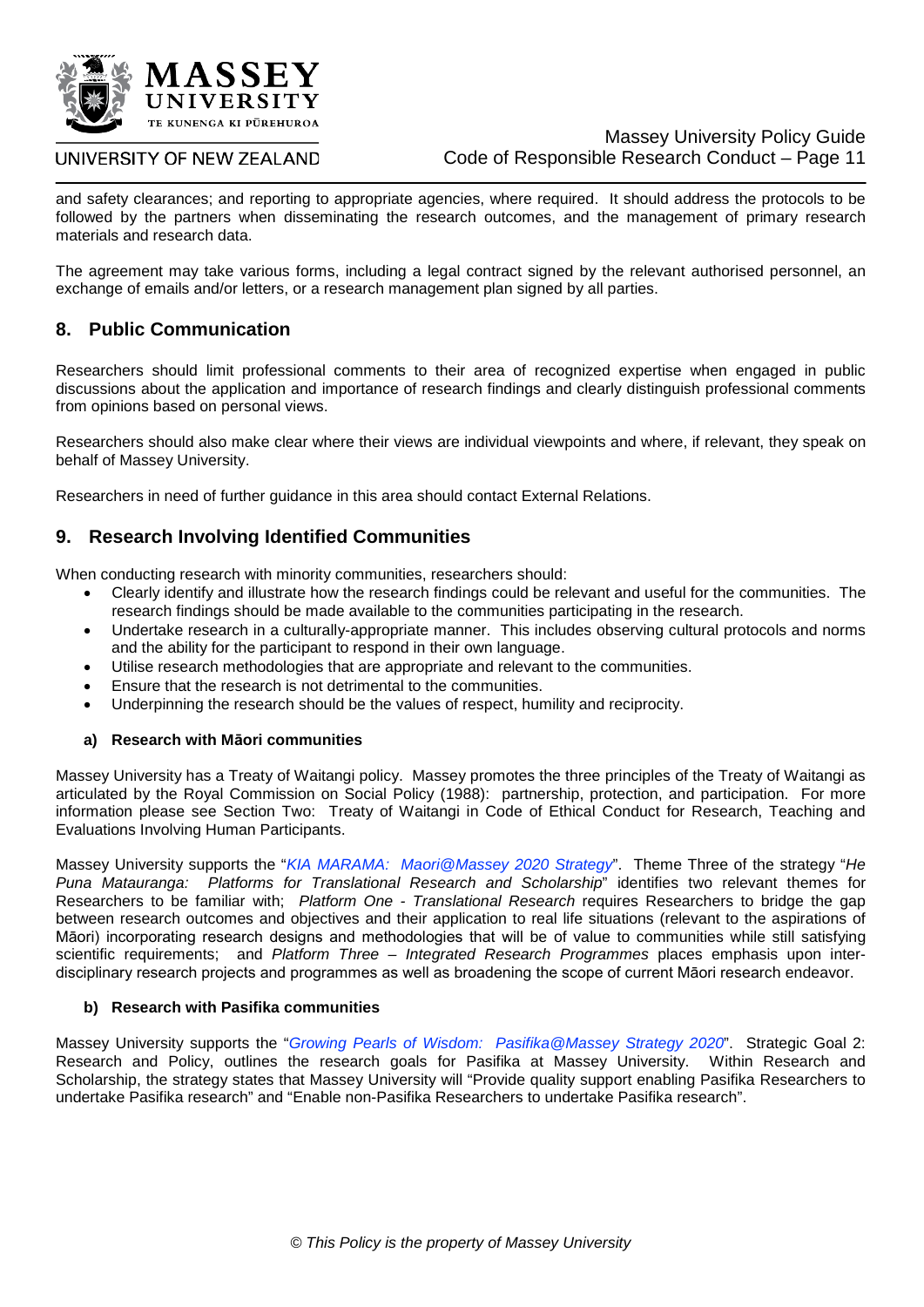

**Appendix 2:** 

## **Schedule 1: Procedures for Dealing with Minor Breaches and Research Misconduct**

#### **1. Informal Resolution Procedures**

- 1.1. Wherever possible, before a formal allegation of research misconduct is made, attempts should be made to resolve the issues at a local level. This will be most appropriate when the issues are of a relatively minor nature or involve personal grievances. The issues should be dealt with at the following levels (in escalating order) where possible, before a formal allegation is made.
	- a) Between the staff and / or students involved.
	- b) By the Head of Unit (or delegate) if the issue cannot be resolved directly or is of a more serious nature.
- 1.2. Questionable Research Practices and Breaches of Research Conduct should, wherever possible, be dealt with at a local level, including by referral of the issue to the Head of Unit or senior academic colleague, or through other policies and processes where personal misconduct is involved.

#### **2. Formal Allegations**

- 2.1. Where resolution through informal procedures is not possible, a formal allegation of research misconduct may be made. Allegations may originate from individuals or groups either inside or outside the University.
- 2.2. All allegations must be made in writing to the Assistant Vice-Chancellor (Research, Academic and Enterprise). Other staff members receiving such allegations must pass them to the Assistant Vice-Chancellor (Research, Academic and Enterprise).
- 2.3. Written allegations must include:
	- a) The name(s) and contact details of the person making the allegation;
	- b) The name(s) of the respondent(s);
	- c) The nature and full details of the allegation; and
	- d) Documented evidence in support of the allegation, where possible.

#### **3. Protection of Affected Parties during the Preliminary Enquiry and Investigation**

- 3.1. When an allegation is made, the Assistant Vice-Chancellor (Research, Academic and Enterprise) should endeavour to assess the risk to, and protect the interests of, all affected parties.
- 3.2. Affected parties may include:
	- a) The complainant;
	- b) The respondent;
	- c) Researchers collaborating with the respondent;
	- d) Publishers by whom manuscripts impacted by the allegation have been or are about to be published;
	- e) Funding bodies who have contributed to the research in question;
	- f) The University; and
	- g) Members of the public.
- 3.3. If the complainant is disclosing information about serious wrongdoing, the disclosure may be protected under Massey's [Protected Disclosure Policy](http://www.massey.ac.nz/massey/fms/PolicyGuide/Documents/Risk%20Management/Protected%20Disclosure%20Policy.pdf) (staff member) or the Protected Disclosures Act 2000 (non-staff member).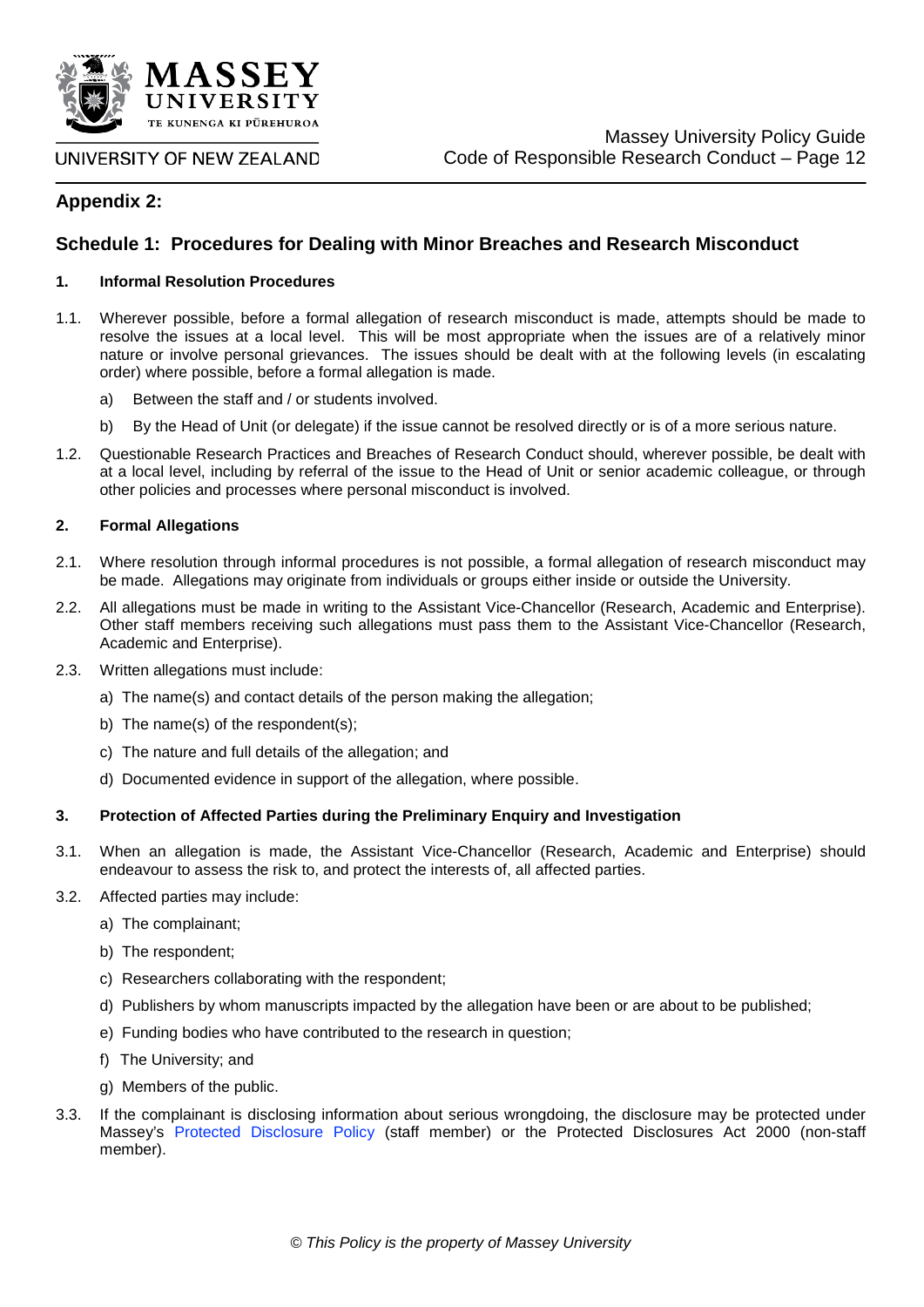

#### UNIVERSITY OF NEW ZEALAND

- 3.4. The University should provide all necessary protection to the complainant(s) during the course of the preliminary enquiry and investigation to ensure that they are not the subject of victimisation or undue pressure in relation to the allegation.
- 3.5. If the respondent is a member of the University and is the subject of an allegation, the Vice-Chancellor may, at the time that the substance of the allegation is conveyed to the respondent, and on the recommendation of the Assistant Vice-Chancellor (Research, Academic and Enterprise), suspend the respondent from duty (with pay, if applicable) or from enrolment and exclude him or her from the University. This shall occur only in situations in which the Vice-Chancellor is satisfied that continued presence of the respondent at the University may lead to criminal, unsafe or malicious behaviour prejudicial to the well-being of other University personnel or to resolution of the problem.
- 3.6. A researcher who is suspended and excluded from the University shall be permitted reasonable access to the University in order to prepare his or her response to the allegation and to collect books, papers and other personal property.
- 3.7. If an allegation is dismissed, any respondent who has been suspended or excluded from the University under Paragraph 1.3 of this Schedule shall be reinstated with an unblemished record.
- 3.8. If an allegation is substantiated, the position of researchers supervised by or working with the respondent must be clarified. In some cases it may be necessary to provide assistance or compensation to those affected by the misconduct of others.
- 3.9. If the allegation is related to external funding, where the funding body has its own policies for dealing with Research Misconduct, Schedule 2 will apply.

#### **4. Confidentiality**

- 4.1. Confidentiality must be protected to the maximum extent possible during the preliminary enquiry and the investigation. Only such information relating to the allegation as is strictly necessary to conduct the preliminary enquiry and the investigation may be disclosed by the University or any staff Member or student. During the preliminary enquiry, confidential information may only be disclosed with the permission of the Assistant Vice-Chancellor (Research, Academic and Enterprise). Confidential information may only be disclosed with the permission of the Research Conduct Investigations Committee (RCIC) during the investigation.
- 4.2. When determining whether confidential information should be released to any person, the Assistant Vice-Chancellor (Research, Academic and Enterprise) or the RCIC, as the case may be, should take into account the following points:
	- a) The preliminary enquiry and investigation shall be conducted expeditiously and, as far as possible, confidentiality shall be maintained;
	- b) If the respondent is in receipt of a grant from an external funding body which is related to the allegation and the matter passes to the stage of investigation, the Assistant Vice-Chancellor (Research, Academic and Enterprise) shall advise the appropriate officer of that funding body, in confidence, that a case is being formally investigated on the understanding that the funding body will not terminate the grant until the outcome of the Investigation is known. If the respondent is subsequently exonerated, then the Assistant Vice-Chancellor (Research) shall advise the funding body accordingly;
	- c) There may, in some circumstances, be reason to inform the publishers of a manuscript that the authenticity of a manuscript or manuscripts is in doubt;

#### **5. Researchers holding grants from an external research funding agency**

5.1. If an allegation relates to an application for, or research funded by, an external research funding agency with its own policy for dealing with and reporting possible misconduct in research, then Schedule 2 of this document applies.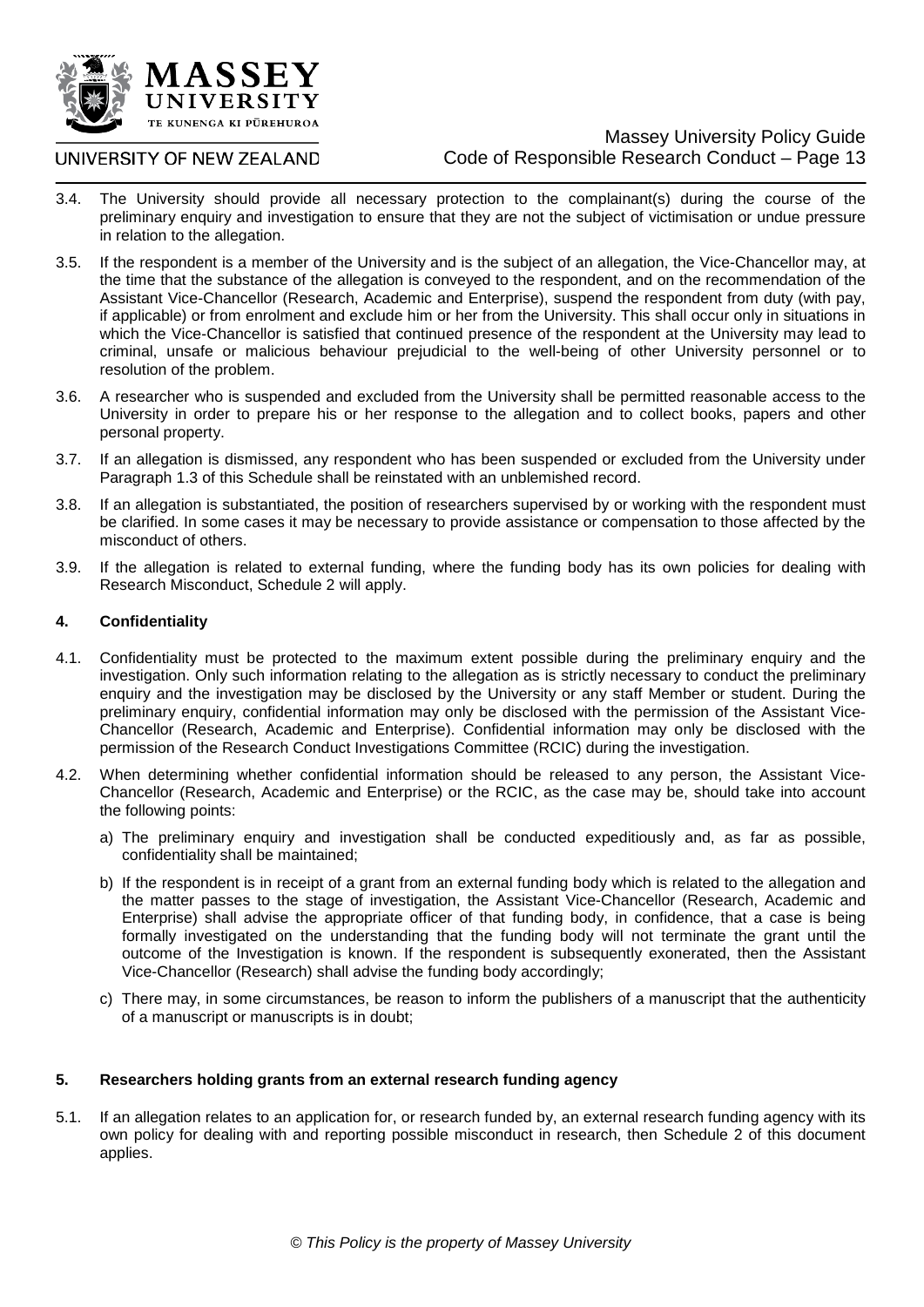

#### **6. Preliminary Enquiry**

- 6.1. In the case of students, the Assistant Vice-Chancellor (Research, Academic and Enterprise) shall follow the [Procedure of Managing Breaches of Academic Integrity.](http://www.massey.ac.nz/massey/fms/PolicyGuide/Documents/Academic/Procedure%20for%20Managing%20Breaches%20of%20Academic%20Integrity.pdf) (Note that Paragraphs 3.1 – 3.4, 5.1 and 11.2(c-e) of these procedures and these paragraphs only continue to apply to allegations or complaints of research misconduct relating to students).
- 6.2. In the case of staff, the Assistant Vice-Chancellor (Research, Academic and Enterprise) shall:
	- a) Immediately notify the respondent in writing that an Allegation has been made and that a preliminary enquiry will be conducted. The written notification should include: the nature and detail of the allegation; the procedures to be followed; and the name of the complainant, unless the complainant is protected under the [Protected Disclosure Policy](http://www.massey.ac.nz/massey/fms/PolicyGuide/Documents/Risk%20Management/Protected%20Disclosure%20Policy.pdf) or the Protected Disclosures Act 2000. The notification should also include an invitation to submit a written response to the allegation;
	- b) Conduct a preliminary enquiry. The preliminary enquiry will gather evidence, including through interviews or other communication with the complainant, the respondent and other interested or affected parties (e.g. Heads of Department). Interviews and other evidence should be documented as part of the record of the investigation;
	- c) Examine the evidence provided in support or rebuttal of the allegation, taking precautions against real or perceived conflicts of interest on the part of those involved in the preliminary enquiry;
	- d) Seek the assistance of such technical experts as is required to complete the preliminary enquiry;
	- e) Decide whether a prima facie case exists in relation to the allegation so as to warrant an Investigation.
- 6.3. Both the complainant and the respondent shall have the right to seek independent advice and to be represented by any person they choose during the preliminary enquiry.
- 6.4. The preliminary enquiry shall be concluded as quickly as possible and shall be completed within 60 calendar days of its initiation unless, in the opinion of the Assistant Vice-Chancellor (Research, Academic and Enterprise), circumstances clearly warrant a longer period of investigation. This period includes conducting the inquiry and preparing a draft report.
- 6.5. At the conclusion of the preliminary enquiry, the Assistant Vice-Chancellor (Research, Academic and Enterprise) shall prepare a written report that:
	- a) States all relevant evidence that was reviewed;
	- b) Summarises relevant interviews with affected Persons;
	- c) Sets out reasons for exceeding the 60-day period, if relevant; and
	- d) Sets out the conclusion of the preliminary enquiry.
- 6.6. The respondent shall be given a copy of the draft report of preliminary enquiry and shall be given 21 days to comment. If the respondent chooses to comment on the report, those comments shall be incorporated into the report. The complainant shall be given 14 days to respond, in writing, to those comments. If the complainant chooses to comment on the report those comments shall be incorporated into the report. Once all comments have been incorporated, the Assistant Vice-Chancellor (Research, Academic and Enterprise) shall finalise the report of preliminary enquiry.
- 6.7. A preliminary enquiry should not proceed to an Investigation if:
	- a) The allegation is found in the preliminary enquiry to lack substance;
	- b) The allegation can be resolved by mediation or other means; or
	- c) The respondent admits the allegation:

in which case, the Assistant Vice-Chancellor (Research, Academic and Enterprise) shall advise the complainant and the respondent, in writing, of the outcome of the preliminary enquiry.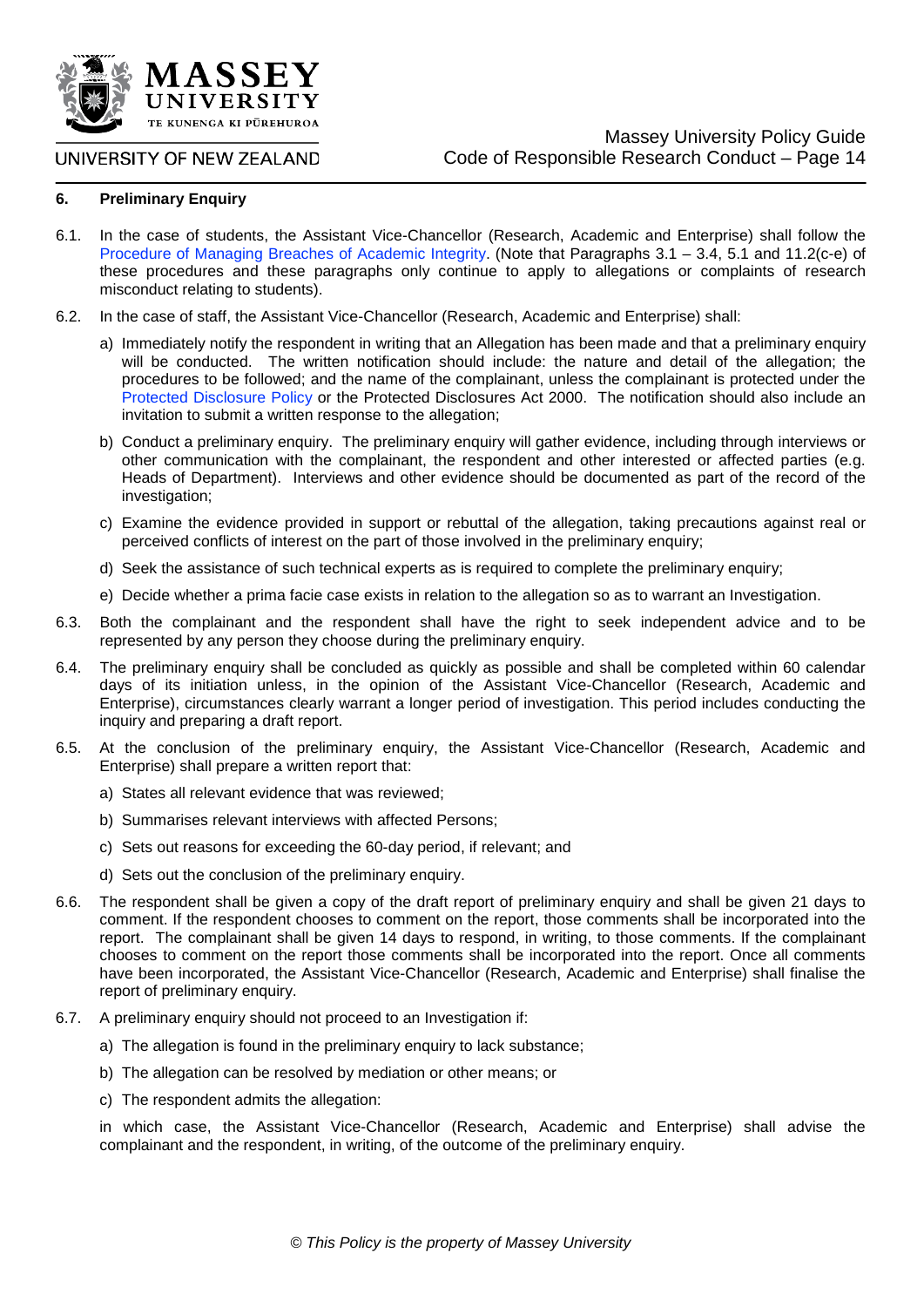

## UNIVERSITY OF NEW ZEALAND

- 6.8. In the event that the respondent admits the allegation, the Assistant Vice-Chancellor (Research, Academic and Enterprise) shall pass to the Vice-Chancellor all material pertaining to the preliminary enquiry. The Vice-Chancellor shall then determine what disciplinary action, if any, will be applied in accordance with Paragraph 11 of this Schedule.
- 6.9. If the preliminary enquiry finds that a prima facie case exists in relation to the allegation and that the matter cannot be resolved by mediation or other means, and the respondent does not accept the allegation, the Assistant Vice-Chancellor (Research, Academic and Enterprise) shall recommend to the Vice-Chancellor that the matter pass to an investigation.
- 6.10. The University shall retain all documentation relating to the preliminary enquiry for at least six years in a safe and secure location.

#### **7. Frivolous, Vexatious or Malicious Allegations**

- 7.1. If the Assistant Vice-Chancellor (Research, Academic and Enterprise) finds that an allegation has been made in a frivolous, vexatious or malicious manner, or is an abuse of process, he or she shall report this finding to the Vice-Chancellor who will notify the complainant of this conclusion.
- 7.2. The complainant shall be given reasonable opportunity to dispute or refute a finding that an allegation has been made in a frivolous, vexatious or malicious manner, and has recourse by appeal to a Research Conduct Appeal Committee (RCAC).
- 7.3. If the RCAC determines in favour of the complainant against the finding that the allegation was frivolous, vexatious or malicious, or an abuse of process, this conclusion shall be conveyed to the Vice-Chancellor. The RCAC may, if appropriate, direct the Vice-Chancellor to reinstate the investigation of the respondent.
- 7.4. If the RCAC finds that an allegation has been made in a frivolous, vexatious or malicious manner or was an abuse of process, this finding will be reported to the Vice-Chancellor.
- 7.5. If the complainant is a member of the University, the Vice-Chancellor will determine the appropriate disciplinary action in accordance with Paragraph 11 of this Schedule. If the complaint originates from outside the University, the Vice-Chancellor will consider what action, if any, should be taken in respect of the allegation.

#### **8. Investigation**

- 8.1. The investigation shall be conducted by a Research Conduct Investigations Committee (RCIC), created for each investigation, which shall comprise the following members appointed by the Vice-Chancellor. These members shall normally be:
	- a) A Chairperson appointed by the Vice-Chancellor;
	- b) A member of the Doctoral Research Committee;
	- c) A member of the University Research Committee; and
	- d) Up to two persons proposed by the Chairperson on the basis of their having skills relevant to the investigation.
- 8.2. The Vice-Chancellor shall appoint a secretariat to service the RCIC.
- 8.3. The Vice-Chancellor shall take precautions against real or perceived conflicts of interest on the part of those involved in the Investigation and shall ensure that those involved are able to act impartially. The Vice-Chancellor shall notify the complainant and respondent of the composition of the RCIC and both parties shall have the right to make written comment on the composition of the RCIC within 14 days of receiving the notice. The Vice-Chancellor shall consider any written comment and make a decision as to whether to maintain the RCIC or to change the membership.
- 8.4. The RCIC shall conduct an investigation of the allegation, considering all evidence provided by the complainant, the respondent and other affected parties. Such evidence may include (but not necessarily be limited to):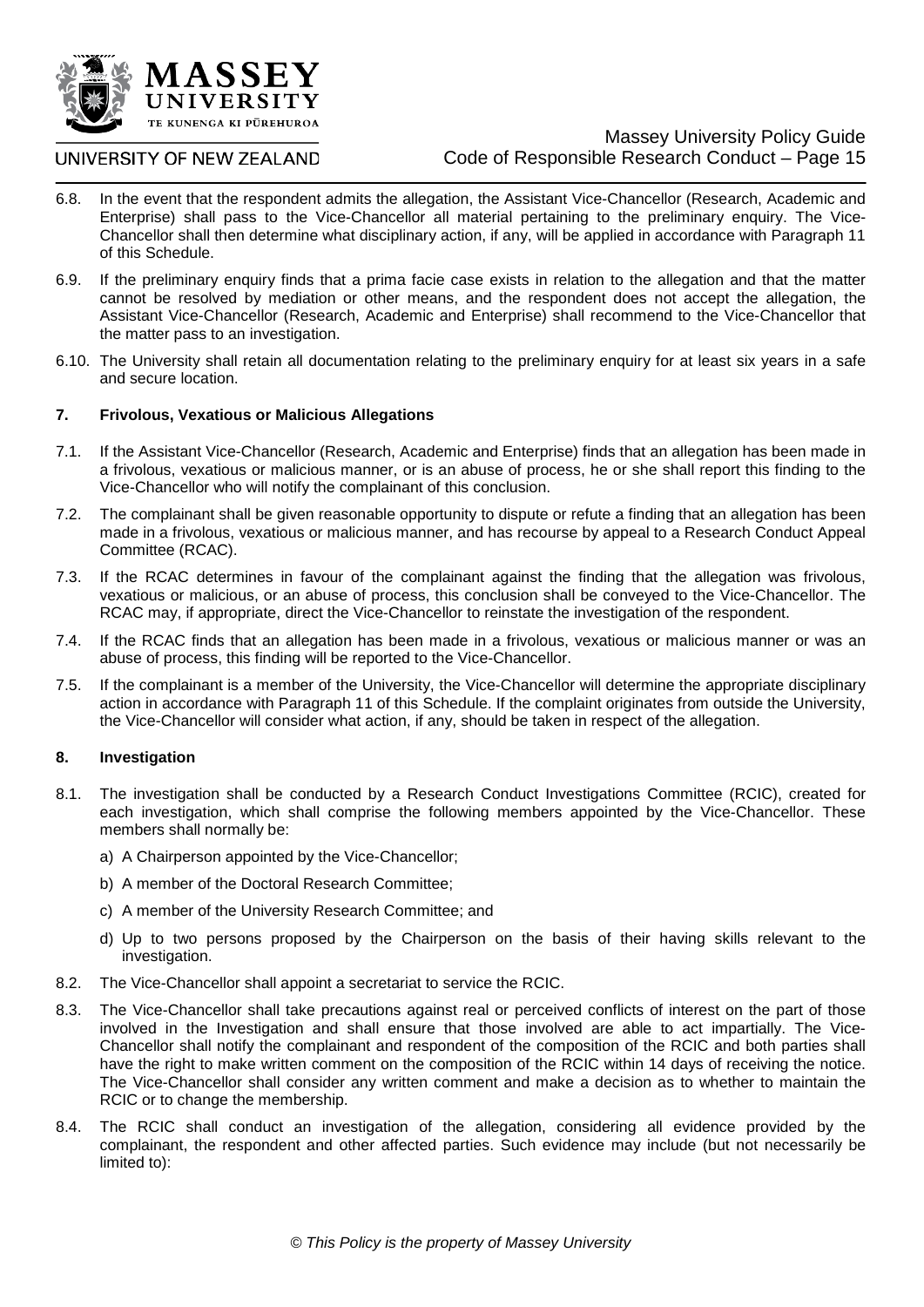

- a) Documentation (e.g. Research proposals, Data, publications and correspondence);
- b) Records or transcripts of meetings or telephone conversations;
- c) Interviews (or transcripts of interviews) with any affected persons; and
- d) Any evidence collected during the preliminary enquiry.
- 8.5. The complainant, respondent and other affected parties shall be interviewed and shall have the right to be represented at the interview. Complete summaries of these interviews shall be prepared by the RCIC, and shall be provided to the interviewed party for comment and included as part of the file relating to the Investigation.
- 8.6. The investigation should be concluded as quickly as possible, ordinarily within 120 calendar days of its initiation. This includes conducting the investigation and preparing a draft investigation report.
- 8.7. A draft investigation report shall be prepared by the RCIC and provided to the respondent who shall be given 21 days in which to provide written comments. Those comments shall be included as part of the investigation report.
- 8.8. The complainant(s) should be given the portions of the draft investigation report which address his/ her/their role and opinions in the investigation and be given 14 days to provide written comments. Those comments shall be included as part of the investigation report.
- 8.9. Once all comments have been received, the RCIC shall finalise the investigation report.

#### **9. Outcome of the investigation**

- 9.1. The RCIC shall report its findings to the Vice-Chancellor, who shall provide copies of the investigation report to both the complainant and the respondent.
- 9.2. If the RCIC finds that the allegation is not proven beyond reasonable doubt, the respondent and complainant shall be informed by the Vice-Chancellor in writing that no further action will be taken. This shall be recorded on the file of the respondent, with agreement by the respondent as to the content of this record (where possible).
- 9.3. If the RCIC finds that the allegation is proven beyond reasonable doubt, the Vice-Chancellor shall inform the respondent and complainant in writing and give the Respondent 21 days in which to lodge an appeal pursuant to Paragraph 10 of this Schedule.
- 9.4. If the RCIC finds that the allegation has been made in a frivolous, vexatious or malicious manner, or is an abuse of the process, it shall report this finding to the Vice-Chancellor who will convey this conclusion to the complainant. The provisions of Paragraphs 6.2 to 6.5 of this Schedule shall then apply.

#### **10. Right of Appeal**

- 10.1. If the respondent wishes to contest the findings of the RCIC, he or she may lodge an application for appeal within 21 days with the Vice-Chancellor, requesting a review of the Investigation process by a RCAC.
- 10.2. An application for appeal under Paragraph 10.1 of this Schedule shall state in detail the grounds for the appeal which must relate to alleged shortcomings in the procedures used during the investigation.
- 10.3. The RCAC should hear appeals as soon as possible after an appeal has been lodged, preferably within 60 days.
- 10.4. The RCAC shall be made up of three persons, including:
	- a) A nominee of the Vice-Chancellor (but excluding members of the RCIC which conducted the Investigation of the Allegation in question);
	- b) A nominee of the President of the local branch of an appropriate registered union (e.g. TEU); and
	- c) A senior member of the legal profession or a person with appropriate experience as Chairperson, appointed by agreement between the Vice-Chancellor and the President of the local branch of an appropriate registered union (e.g. TEU).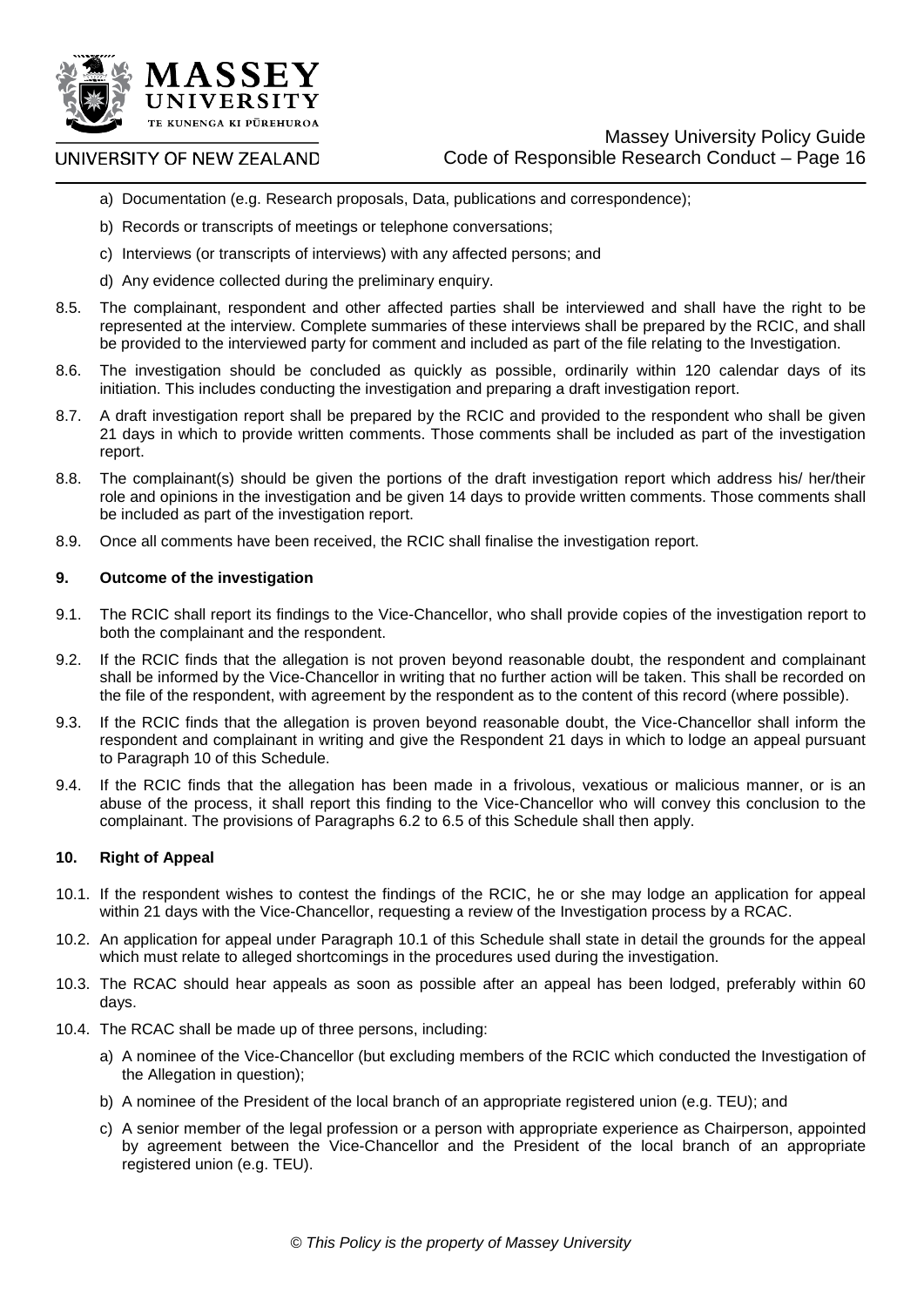

#### UNIVERSITY OF NEW ZEALAND

- 10.5. The RCAC shall have access to all persons and documents relevant to the investigation and shall rule on whether University policies and procedures were adhered to in the conduct of the Investigation and whether the outcome of the Investigation was consistent with the evidence available to the RCIC.
- 10.6. If the respondent appeals to the RCAC, the respondent and complainant shall have the right to be heard by the RCAC and are entitled to legal representation.
- 10.7. Appeal to the RCAC is the final step in the internal investigative process within the University. This does not, however, preclude affected persons from pursuing judicial review or other remedies outside the University.
- 10.8. If an appeal to the RCAC by a respondent is successful, the respondent and complainant shall be informed by the Vice-Chancellor in writing that no further action will be taken. This shall be recorded on the file of the respondent, with agreement by the respondent as to the content of this record (where possible).
- 10.9. If the RCAC finds that an allegation has been made in a frivolous, vexatious or malicious manner, or is an abuse of the process, it shall report this finding to the Vice-Chancellor who will convey this conclusion to the complainant. The provisions of Paragraph 7 of this Schedule shall then apply.
- 10.10.If an appeal to the RCAC is not successful, the investigation report will stand, subject to any changes or amendments made to the report by the RCAC.

#### **11. Disciplinary outcomes**

- 11.1. These may apply if:
	- a) The respondent admits the allegation(s) at the preliminary enquiry or investigation;
	- b) The RCIC finds and reports to the Vice-Chancellor that the allegation is upheld and the respondent does not appeal against this finding; or
	- c) The respondent loses an appeal to the RCAC following an Investigation.
- 11.2. Any of the outcomes of 11.1 being the case:
	- a) The Vice-Chancellor shall determine the appropriate disciplinary action, if any, under the provisions of the current contract of employment of the respondent;
	- b) If the respondent is not a staff member of the University, the Vice-Chancellor shall consider and may adopt such measures as are necessary and available within the law to protect the reputation of the University;
	- c) If the allegation is related to research funded by a grant from an external funding body, the Assistant Vice-Chancellor (Research, Academic and Enterprise) shall advise the appropriate officer of that funding body, in confidence:
		- i. That an allegation against the respondent was formally investigated by the University and found to be proven; and
		- ii. Whether the researcher is able to continue as a researcher and under what conditions; and
	- d) The Assistant Vice-Chancellor (Research, Academic and Enterprise) shall notify all affected publishers that that an allegation against the respondent was formally investigated by the University and found to be proven.
	- e) If doubt has been cast on the validity of one or more manuscripts produced by the respondent, it may be necessary to investigate the person's past research as well as that covered by the allegations.
- 11.3. If an allegation is found to have been frivolous, vexatious or malicious, or an abuse of process, the Vice-Chancellor shall:
	- a) If the complainant is a member of the University, determine the appropriate disciplinary action to be taken against the complainant under the provisions of the appropriate contract of employment or the student disciplinary regulations; or
	- b) If the complainant is not a member of the University and the respondent wishes to take legal proceedings against the complainant for defamation or other cause of action, determine whether it is appropriate in the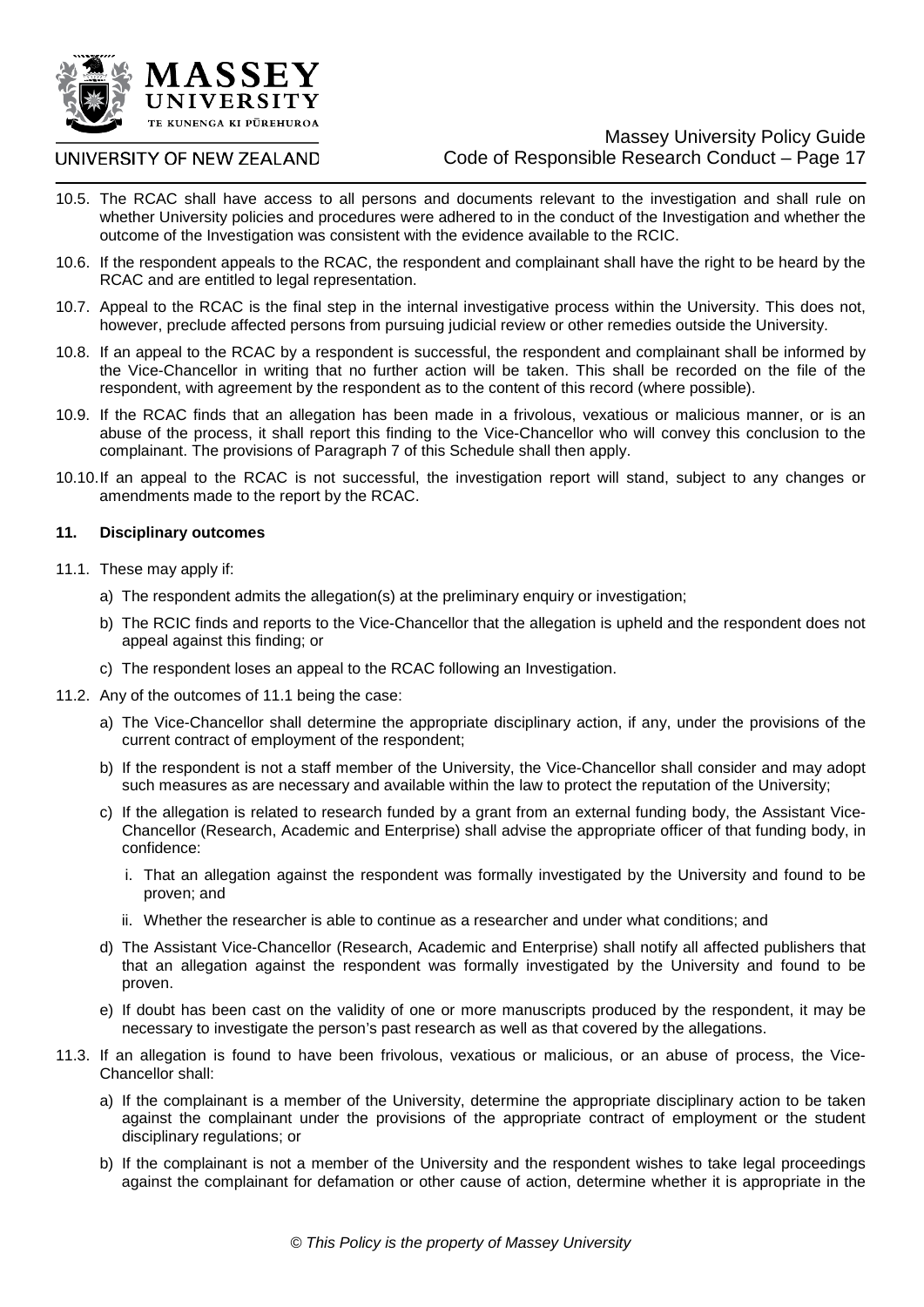

## Massey University Policy Guide Code of Responsible Research Conduct – Page 18

circumstances for the University to make a contribution to the respondent's legal costs and the extent of that contribution.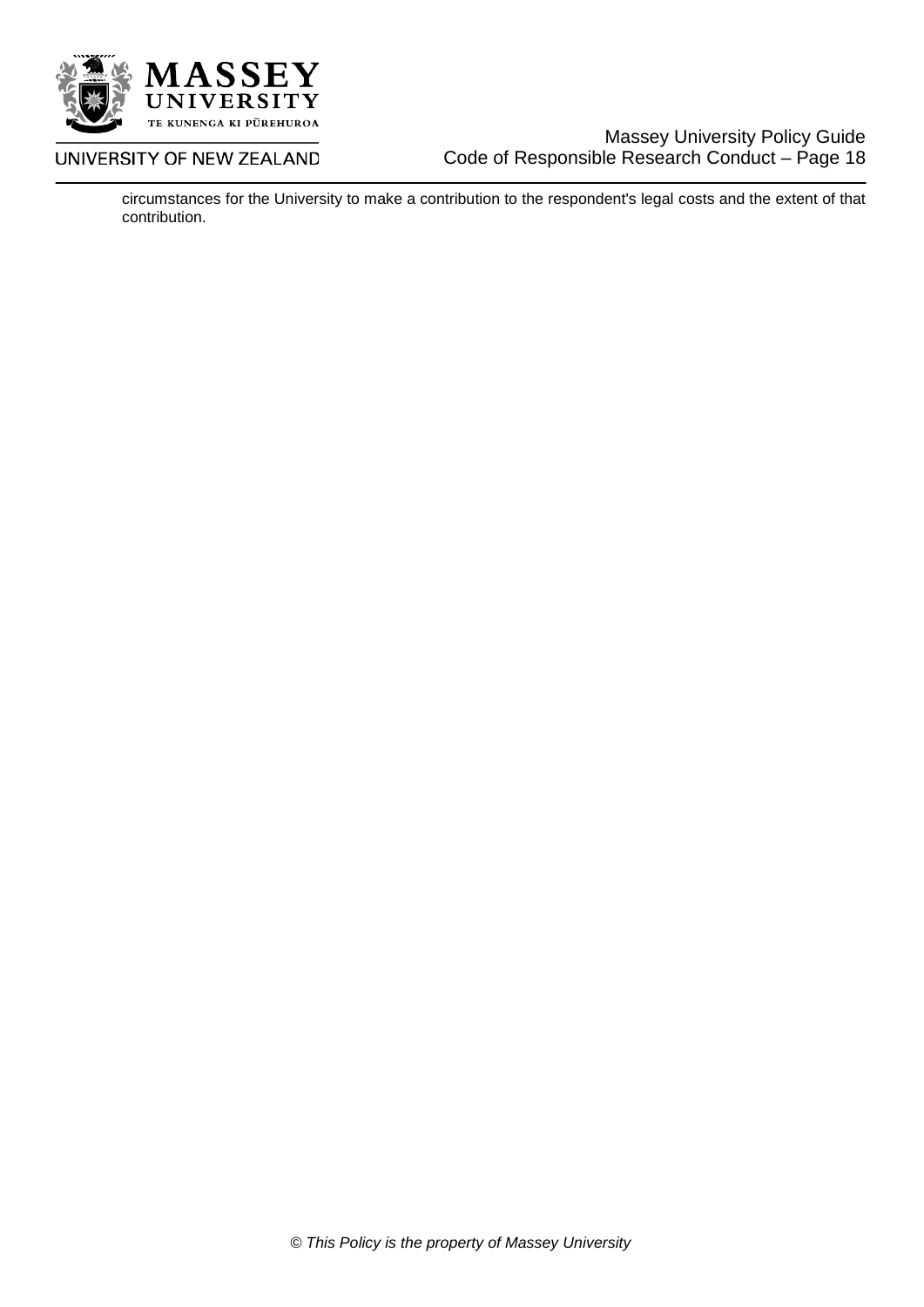

## **Schedule 2: Procedures for dealing with Allegations related to an application for, or research funded by, an external research funding agency with its own policy for dealing with and reporting possible misconduct in research**

#### **1. Process for dealing with Research Misconduct Allegations**

1.1. If the allegation relates to an application for, or research funded by, an external research funding agency with its own policy for dealing with and reporting possible misconduct in research, Massey University may choose to adopt that policy as a framework under which the research misconduct inquiry will be completed.

For example, the US Department of Health and Human Services (HHS) has a policy relating to misconduct in research. This policy is supported by the US Public Health Service (PHS), which has mechanisms for applying for PHS research support and procedures in relation to the research. See the link below for a full copy of the PHS Policies on Research Misconduct 42 CFR Part 50 and 93; Final Rule at: [http://www.ori.dhhs.gov/sites/default/files/42\\_cfr\\_parts\\_50\\_and\\_93\\_2005.pdf](http://www.ori.dhhs.gov/sites/default/files/42_cfr_parts_50_and_93_2005.pdf)

- 1.2. If Massey University adopts the policy for dealing with and reporting possible misconduct of the external funding body, then the processes described in the relevant sections of Schedule 1 will be superseded by those of the policy involved.
- 1.3. No investigation should begin until the specific requirements of the policy of the external funding body have been considered and suitable procedures agreed on.
- 1.4. An infringement of the standards where applicable in the PHS Final Rule, or any other adopted policy, will be a breach of this policy and may result in disciplinary action.
- 1.5. It will be stated in individual funding contracts that Massey University choses to adopt the policies of the external funding body, so that all parties are aware.

#### **2. Research Misconduct related to applications to and funding from the US Public Health Service**

- 2.1. In the event of conflict with any applicable general parts of any Massey University policies, the PHS Final Rule or adopted policy processes and procedures are to be read into and applied to such parts so as to support the intention and objectives of the PHS Final Rule or adopted policy.
- 2.2. Specific requirements in the PHS's Final Rule are summarised below:
	- a) An obligation to start and finish investigations within set timeframes;
	- b) Recording, transcribing, disclosing and correcting interviews;
	- c) Reporting to the US Office of Research Integrity (ORI) Director, and notifying at various stages, and cooperating with, the ORI;
	- d) Responsibility for maintenance and custody of research records and evidence;
	- e) Application of selection criteria for those conducting the inquiry or investigation;
	- f) Appeals;
	- g) Retention of records of proceedings;
	- h) Interim protective actions including protective court orders, and suspension of the research, and notifying the ORI of the same;
	- i) Cooperation and compliance with ORI/HHS administrative actions; and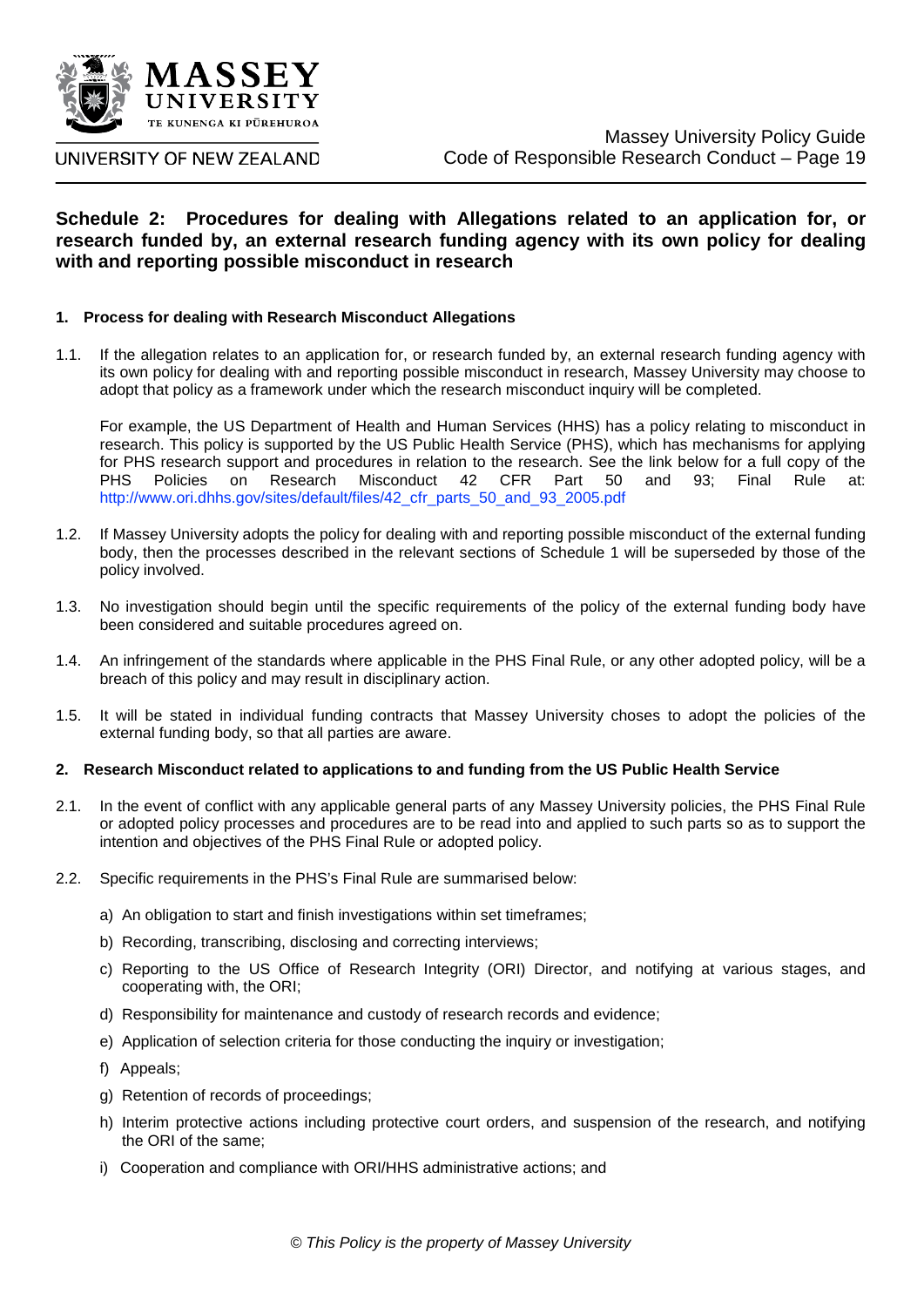

UNIVERSITY OF NEW ZEALAND

j) Restoration of reputations of complainants/respondents.